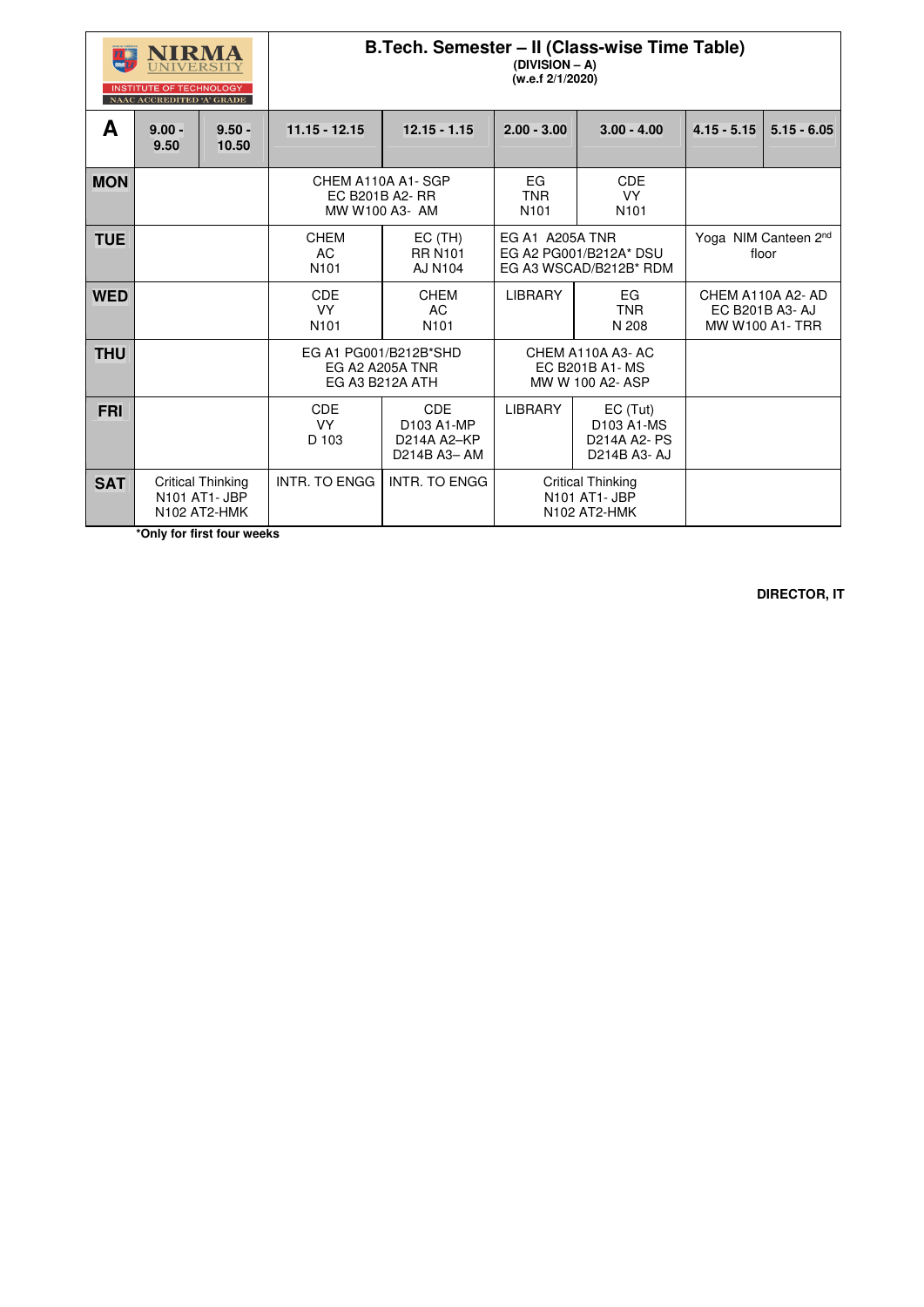| A1              | 19A001 - 19A025 | A2              | 19A026 - 19A053 | A <sub>3</sub> | 19A054 - 19A078 |
|-----------------|-----------------|-----------------|-----------------|----------------|-----------------|
| AT <sub>1</sub> | 19A001 - 19A038 | AT <sub>2</sub> | 19A039 - 19A078 |                |                 |

| <b>Short Name</b> | <b>Faculty Name</b> | <b>Short Name</b> | <b>Faculty Name</b>    | <b>Short Name</b> | <b>Faculty Name</b>  | <b>Short</b><br>Name | <b>Faculty Name</b>      |
|-------------------|---------------------|-------------------|------------------------|-------------------|----------------------|----------------------|--------------------------|
| <b>SGP</b>        | Dr Shibu G Pillai   | <b>TRR</b>        | Prof. Roshan Tandel    | <b>ASP</b>        | Prof. Anand Patel    | <b>HMK</b>           | Prof. Hemanth Kamplimath |
| AC                | Dr Amita Chaudhary  | <b>DSU</b>        | Prof. Darshit Upadhyay | <b>VY</b>         | DR. Vijay Yadav      | <b>JBP</b>           | Prof.J B Patel           |
| <b>AD</b>         | Dr Ankur Dwivedi    | <b>RDM</b>        | Prof. Rudresh Makwana  | MP.               | Dr.Motilal PAnigrahi | <b>RR</b>            | Dr. Ratna Rao            |
| AM                | Mr. Ashish Majithia | <b>SHD</b>        | Prof. Saumil Desai     | <b>KP</b>         | Dr. Kunal Pathak     | AJ                   | Prof. Akash Josh         |
| <b>TNR</b>        | Prof. Tejas Raval   | <b>ATH</b>        | Prof. Ath Single       | AM                | Dr. Amit Mishra      | <b>PS</b>            | Prof. Pronoy Singha      |
| <b>MS</b>         | Manglika Shukla     |                   |                        |                   |                      |                      |                          |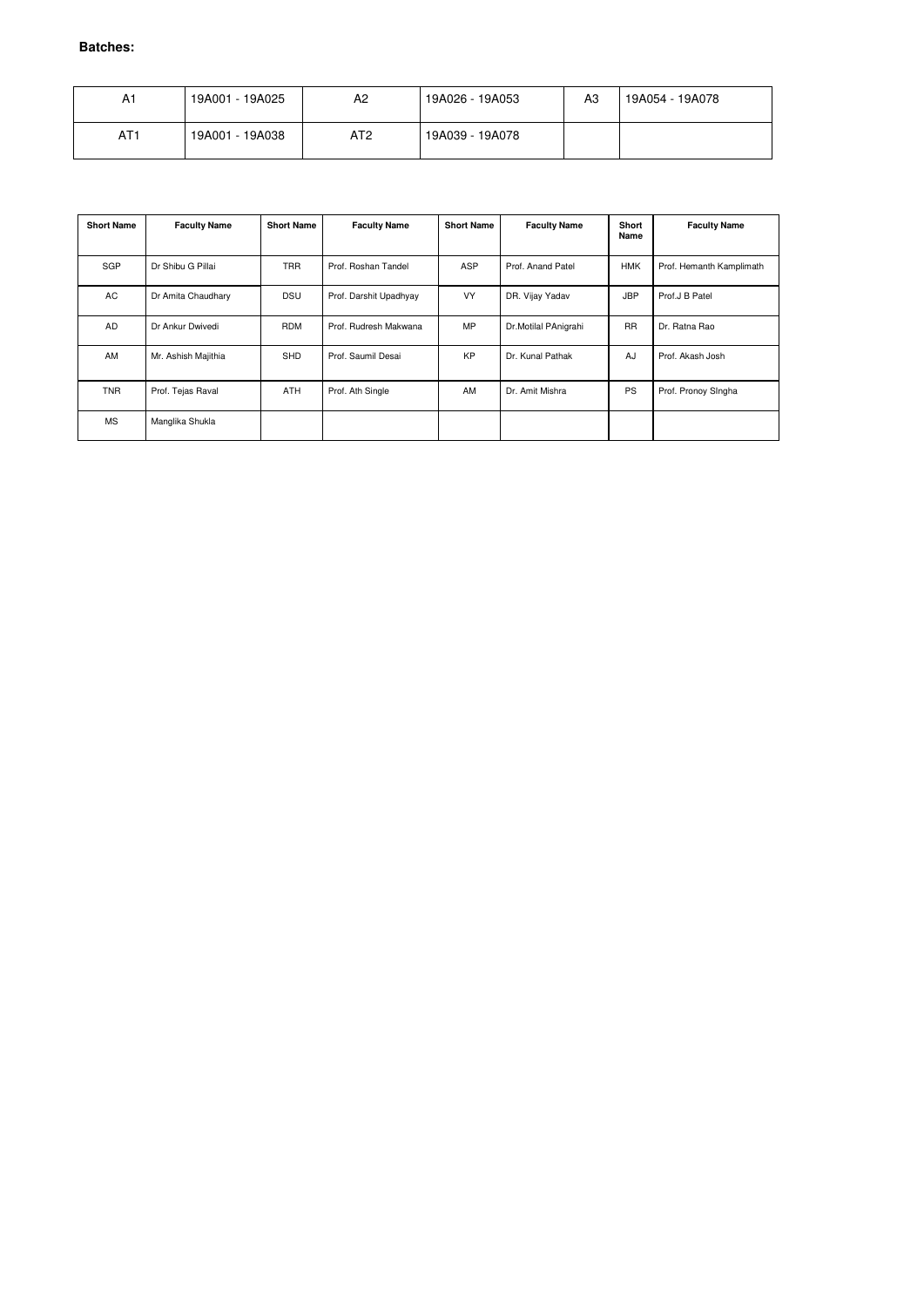|            |                  | RMA<br><b>TE OF TECHNOLOGY</b><br>NAAC ACCREDITED 'A' GRADE    | B. Tech. Semester -II (Class-wise Time Table)<br>$(DIVISION - B)$<br>(w.e.f. 2/1/2020) |                                                       |                                                                                |                                   |                                                      |  |               |
|------------|------------------|----------------------------------------------------------------|----------------------------------------------------------------------------------------|-------------------------------------------------------|--------------------------------------------------------------------------------|-----------------------------------|------------------------------------------------------|--|---------------|
| B          | $9.00 -$<br>9.50 | $9.50 - 10.50$                                                 | $11.15 -$<br>12.15                                                                     | $12.15 -$<br>1.15                                     | $2.00 - 3.00$                                                                  | $3.00 -$<br>4.00                  | $4.15 - 5.15$                                        |  | $5.15 - 6.05$ |
| <b>MON</b> |                  |                                                                | <b>CHEM</b><br><b>AC</b><br>N <sub>102</sub>                                           | <b>LIBRARY</b>                                        | CHEM A110A B1-NP<br>EC B201B B2-RM<br>MW W100 B3-AM                            |                                   | Yoga: NIM Canteen 2nd floor                          |  |               |
| <b>TUE</b> |                  |                                                                | <b>CDE</b><br><b>SM</b><br>N102                                                        | $EC$ (TH)<br><b>PS N102</b><br><b>AJ N104</b>         | <b>Critical Thinking</b><br>N101 BT1-NPG<br>N102 BT2- ATH                      |                                   | MW W100 B2-SP<br>EC B201B B3- RR<br>MW W 100 B1- TRR |  |               |
| <b>WED</b> |                  |                                                                | EG<br><b>SCB</b><br>N 102                                                              | <b>CDE</b><br><b>SM</b><br>N 102                      | <b>LIBRARY</b>                                                                 | <b>CHEM</b><br><b>AC</b><br>N 207 |                                                      |  |               |
| <b>THU</b> |                  |                                                                | <b>CDE</b><br><b>SM</b><br>N 104                                                       | EG<br><b>SCB</b><br>N 104                             | EG B1 WSCAD/B212A* MMC<br>EG B2 B212B AMA<br>EG B3 PG001/A205A* SCB            |                                   | <b>CDE</b><br>N104 B1-SM<br>N106 B2-AM<br>N208 B3-MP |  |               |
| <b>FRI</b> |                  |                                                                |                                                                                        | EC B201B B1-MS<br>CHEM A110A B2-AC<br>CHEM A111 B3-AD | <b>EC TUT</b><br><b>LIBRARY</b><br>D214 A B1- AJ<br>D214B B2- PS<br>D103 B3-RR |                                   |                                                      |  |               |
| <b>SAT</b> |                  | EG B1 B212B-DSU<br>EG B2 PG001/B212A* - SCB<br>EG B3 A205A-SAM | <b>INTR. TO</b><br><b>ENGG</b>                                                         | <b>INTR. TO</b><br><b>ENGG</b>                        | EG B1 B212B-DSU<br>EG B2 PG001/B212A* - SCB<br><b>EG B3 A205A -SAM</b>         |                                   |                                                      |  |               |

 **\*Only for first four weeks**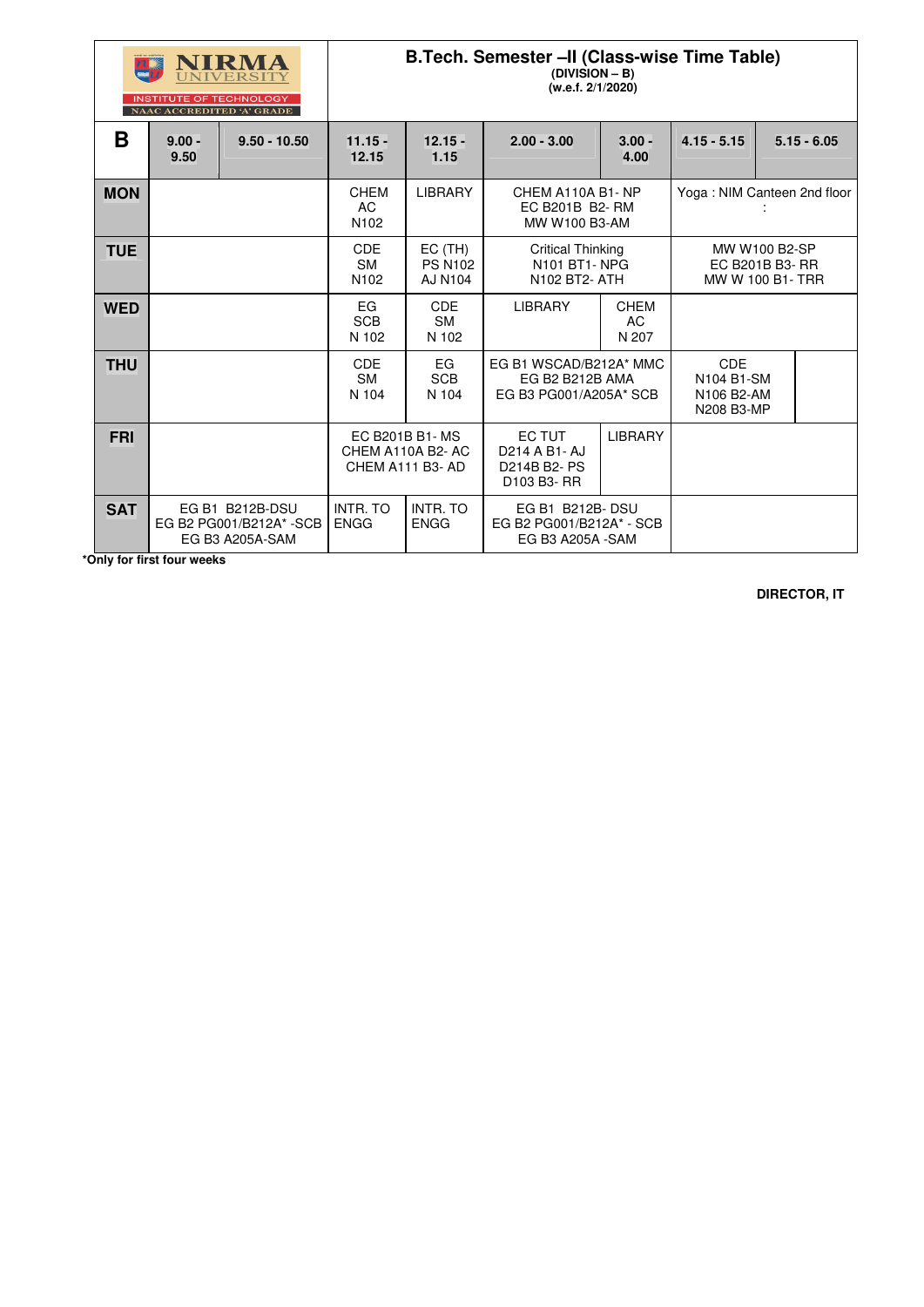| B1  | 19B001 - 19B029     | B <sub>2</sub>  | 19B030 -<br>19B055 | B <sub>3</sub> | 19B080<br>$19B056 - 1$ |
|-----|---------------------|-----------------|--------------------|----------------|------------------------|
| BT1 | $-19B043$<br>19B001 | BT <sub>2</sub> | 19B044 -<br>19B080 |                |                        |

| <b>Short</b><br>name | <b>Faculty name</b> | <b>Short name</b> | <b>Faculty name</b>     | <b>Short name</b> | <b>Faculty name</b>   | <b>Short name</b> | <b>Faculty name</b>   |
|----------------------|---------------------|-------------------|-------------------------|-------------------|-----------------------|-------------------|-----------------------|
| <b>NP</b>            | Dr Neha Patni       | <b>TRR</b>        | Prof. Roshan Tandel     | <b>SAM</b>        | Prof. Shebaz Memon    | <b>MP</b>         | Dr. Motilal Panigrahi |
| <b>AD</b>            | Dr Ankur Dwivedi    | MMC               | Prof. Mihir Chauhan     | <b>NPG</b>        | Prof. N. P.Gajjar     | <b>RR</b>         | Dr. Ratna Rao         |
| AC                   | Dr Amita Chaudhary  | <b>AMA</b>        | Prof. Madhusudan Achari | <b>ATH</b>        | Prof. Ath Single      | AJ                | Prof. Akash Joshi     |
| AM                   | Mr. Ashish Majithia | <b>SCB</b>        | Prof. Shruti Bhatt      | <b>SM</b>         | Dr., Sandeep Malhotra | <b>PS</b>         | Prof. Pronoy Singha   |
| <b>SP</b>            | Mr. Shashvat Patel  | <b>DSU</b>        | Prof. Darshit Upadhyay  | AM                | Dr. Amit Mishra       | <b>MS</b>         | Manglika Shukla       |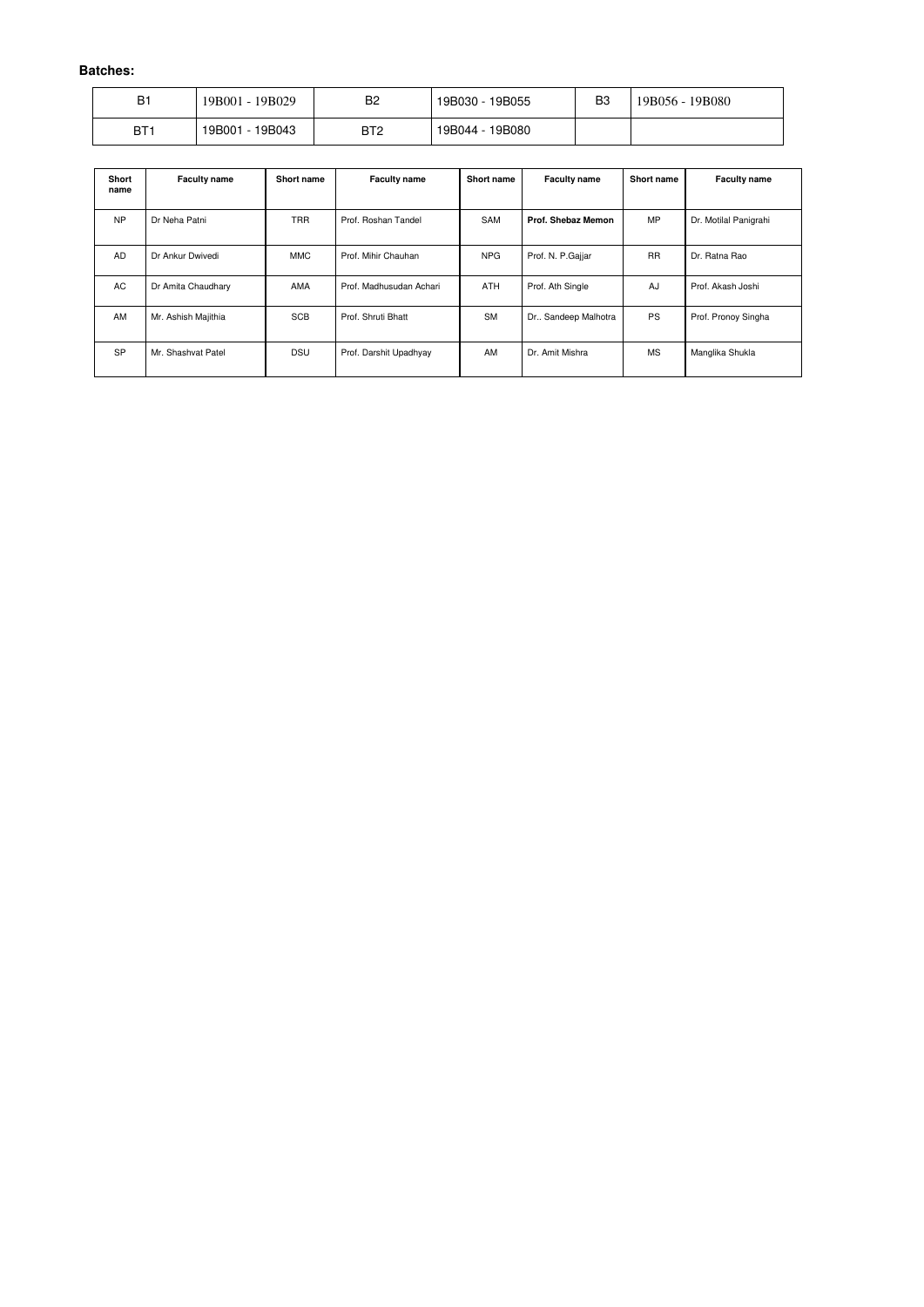|            | IVERSEI<br><b>INSTITUTE OF TECHNOLOGY</b><br>NAAC ACCREDITED 'A' GRADE |                   |                                                        | B.Tech. Semester - II (Class-wise Time Table) |                                                                        |                                                                         |                                     |                  |
|------------|------------------------------------------------------------------------|-------------------|--------------------------------------------------------|-----------------------------------------------|------------------------------------------------------------------------|-------------------------------------------------------------------------|-------------------------------------|------------------|
| C          | $9.00 - 9.50$                                                          | $9.50 -$<br>10.50 | 11.15 - 12.15                                          | $12.15 - 1.15$                                | $2.00 - 3.00$                                                          | $3.00 - 4.00$                                                           | $4.15 -$<br>5.15                    | $5.15 -$<br>6.05 |
| <b>MON</b> |                                                                        |                   | <b>CDE</b><br><b>SR</b><br>N <sub>103</sub>            | EG<br><b>MMC</b><br>N <sub>103</sub>          |                                                                        | EG C1 WSCAD/B212A* MMC<br><b>EC C101 C2-KS</b><br><b>MW W100 C3-NDG</b> |                                     |                  |
| <b>TUE</b> |                                                                        |                   | EG C3 WSCAD/B212A* -MMC                                | CHEM A110A C1-NP<br>MW W100 C2 -SP            | EC (TUT)<br>D103 C1 - AJ<br><b>D214A C2-PS</b><br>D214B C3-RR          | <b>CHEM</b><br><b>NP</b><br>D <sub>103</sub>                            |                                     |                  |
| <b>WED</b> |                                                                        |                   | <b>CDE</b><br><b>SR</b><br>N103                        | <b>LIBRARY</b>                                | <b>EC B201B C1-JP</b><br>EG C2 B212A SCB<br>CHEM A110A C3-SGP          |                                                                         | Yoga<br>NIM Canteen 1st floor       |                  |
| <b>THU</b> |                                                                        |                   | <b>CDE</b><br>D103 C1-AM<br>D214A C2-AP<br>D214B C2-MP | EG<br><b>MMC</b><br>D 103                     | <b>Critical Thinking</b><br>N 103 CT1-AN<br>N 101 CT2-ATH              |                                                                         | EC(TH)<br><b>PS N102</b><br>AJ N103 | <b>LIBRARY</b>   |
| <b>FRI</b> |                                                                        |                   | <b>CDE</b><br><b>SR</b><br>N 103                       | <b>CHEM</b><br><b>NP</b><br>N 103             | <b>EG C1 A205A- ATH</b><br>EG C2 WSCAD/B212A* MMC<br>EG C3 B212B - RDM |                                                                         |                                     |                  |
| <b>SAT</b> | CHEM A110A C2-SGP<br><b>EC C101 C3-JP</b>                              | MW W 100 C1-AM    | <b>INTR. TO</b><br><b>ENGG</b>                         | <b>INTR. TO</b><br><b>ENGG</b>                | MW W100 C1-AM<br>CHEM A110A C2-SGP<br><b>EC C101 C3-JP</b>             |                                                                         |                                     |                  |

\*Only for first four weeks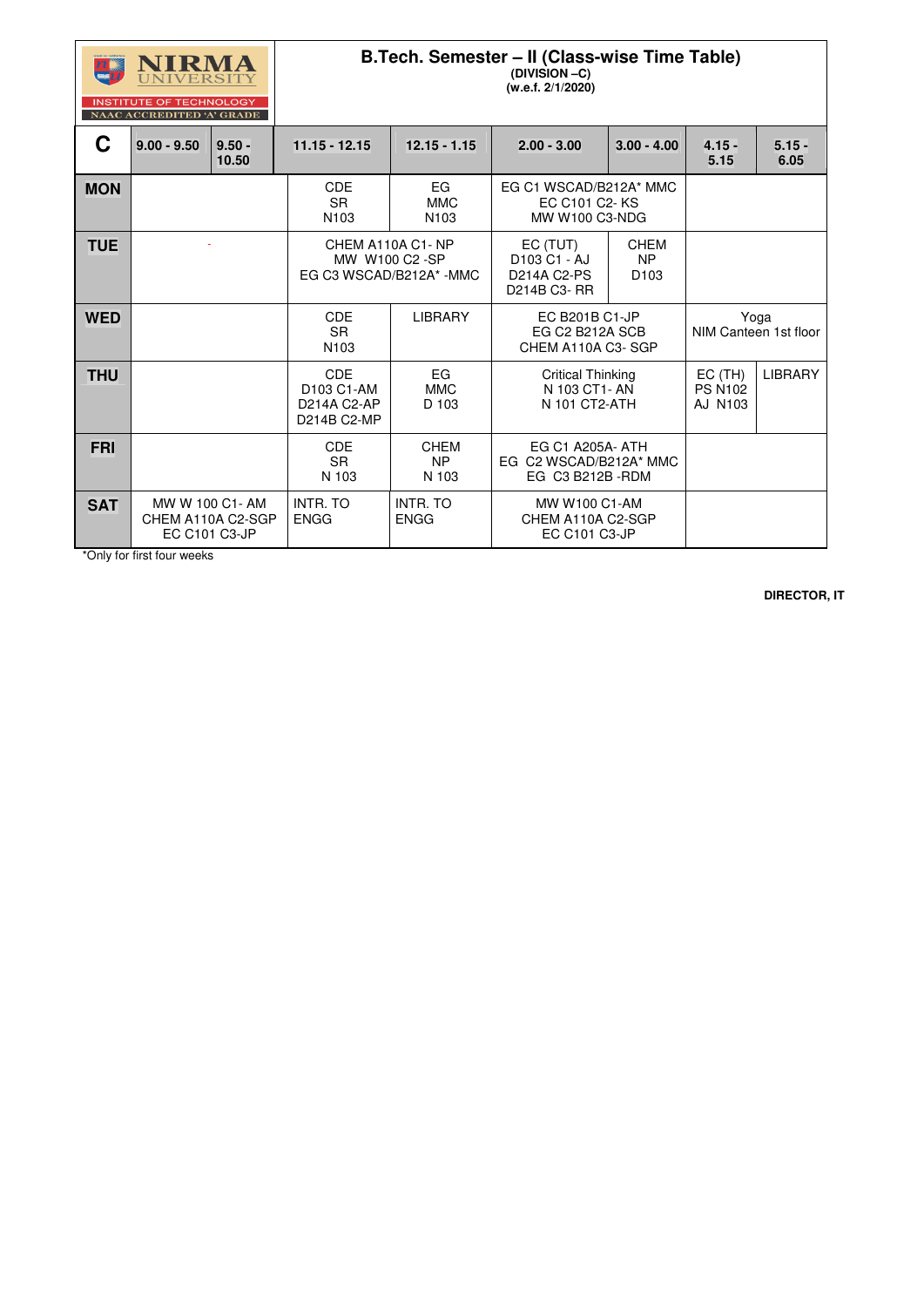| С1  | 19C001 - 19C030 | ∩∩<br>◡∠ | 19C031 - 19C059 | CЗ | 19C060 - 19C083 |
|-----|-----------------|----------|-----------------|----|-----------------|
| CT1 | 19C001 - 19C046 | CT2      | 19C047 - 19C083 |    |                 |

| <b>Short name</b> | <b>Faculty name</b> | <b>Short name</b> | <b>Faculty name</b>   | <b>Short name</b> | <b>Faculty name</b>       | Short<br>name | <b>Faculty name</b> |
|-------------------|---------------------|-------------------|-----------------------|-------------------|---------------------------|---------------|---------------------|
| <b>NP</b>         | Dr Neha Patni       | <b>MMC</b>        | Prof. Mihir Chauhan   | AN                | Prof. Anuja Nair          | <b>RR</b>     | Dr. Ratna Rao       |
| <b>SGP</b>        | Dr Shibu G Pillai   | <b>RDM</b>        | Prof. Rudresh Makwana | <b>SR</b>         | Prof. Sarita Raisinghania | AJ            | Prof. Akash Joshi   |
| AM                | Mr. Ashish Majithia | <b>SCB</b>        | Prof. Shruti Bhatt    | AM                | Dr. Amit Mishra           | <b>PS</b>     | Prof. Pronoy Singha |
| <b>SP</b>         | Mr. Shashvat Patel  | <b>NDG</b>        | Prof. Nilesh Ghetiya  | AP                | Dr. Amisha Patel          | JP            | Jithina Pillai      |
| <b>ATH</b>        | Prof. Ath Single    | <b>ATH</b>        | Prof. Ath Single      | <b>MP</b>         | Dr. Motilal Panigrahi     | KS            | Krishna Solanki     |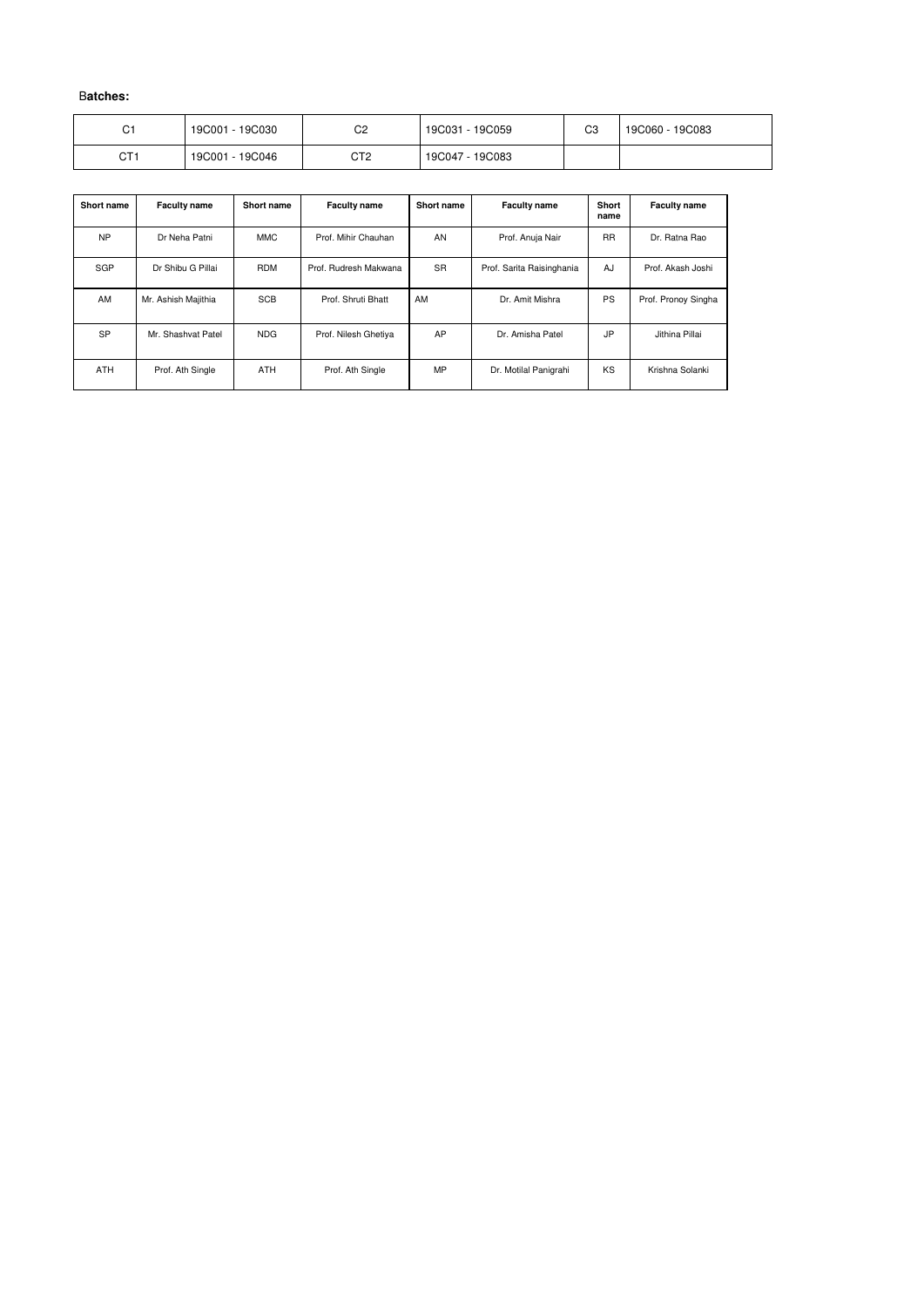

**INSTITUTE OF TECHNOLOGY** 

### **B.Tech. Semester – II (Class-wise Time Table)**

**(DIVISION – D)** 

**(w.e.f. 2/1/2020)** 

|            | <b>NAAC ACCREDITED 'A' GRADE</b>              |                   |                                                            |                                                                                             |                                                              |                                      |                             |                                                                     |
|------------|-----------------------------------------------|-------------------|------------------------------------------------------------|---------------------------------------------------------------------------------------------|--------------------------------------------------------------|--------------------------------------|-----------------------------|---------------------------------------------------------------------|
| D          | $9.00 -$<br>9.50                              | $9.50 -$<br>10.50 | $11.15 - 12.15$                                            | $12.15 -$<br>1.15                                                                           | $2.00 - 3.00$                                                | $3.00 -$<br>4.00                     | $4.15 -$<br>5.15            | $5.15 - 6.05$                                                       |
| <b>MON</b> |                                               |                   | <b>CDE</b><br><b>DP</b><br>N <sub>104</sub>                | <b>CHEM</b><br><b>NP</b><br>N <sub>104</sub>                                                | <b>Critical Thinking</b><br>N104 DT1-NPG<br>N102 DT2- AN     |                                      |                             |                                                                     |
| <b>TUE</b> |                                               |                   | EG<br><b>RDM</b><br>N <sub>104</sub>                       | <b>LIBRARY</b>                                                                              | CHEM A110A D1-SGP<br><b>EC B201B D2-MS</b><br>MW W 100 D3-SB |                                      | Yoga: NIM Canteen 1st floor |                                                                     |
| <b>WED</b> |                                               |                   | <b>CDE</b><br>D103 D1-DP<br>D214A D2-AP<br>D214B D3-SM     | EG<br><b>RDM</b><br>D <sub>103</sub>                                                        | EG D1 A205A RDM<br><b>MW W100 D2-MAM</b><br>EC C101 D3-KS    |                                      |                             |                                                                     |
| <b>THU</b> |                                               |                   |                                                            | MW W100-D1 AM<br>CHEM A110A D2-NP<br>CHEM A111 D3-AD                                        |                                                              | <b>CDE</b><br>DP<br>D <sub>103</sub> |                             | EG PG001/B212A* D1 RDM<br>EG WSCAD/B212B* D2 SHD<br>EG A205A D3-SAM |
| FRI        |                                               |                   | EG D3 PG001/B212A*RDM<br>EG D2 B212B SCB<br>EC C101 D1- JP | <b>CDE</b><br><b>CHEM</b><br><b>DP</b><br><b>NP</b><br>N <sub>104</sub><br>N <sub>104</sub> |                                                              |                                      |                             |                                                                     |
| <b>SAT</b> | $EC$ (TH)<br><b>RR N104</b><br><b>AJ D209</b> | <b>LIBRARY</b>    | <b>INTR. TO ENGG</b>                                       | <b>INTR. TO</b><br><b>ENGG</b>                                                              | $EC$ (TH)<br><b>RR N104</b><br><b>AJ D209</b>                | <b>LIBRARY</b>                       |                             |                                                                     |

\*Only for first four weeks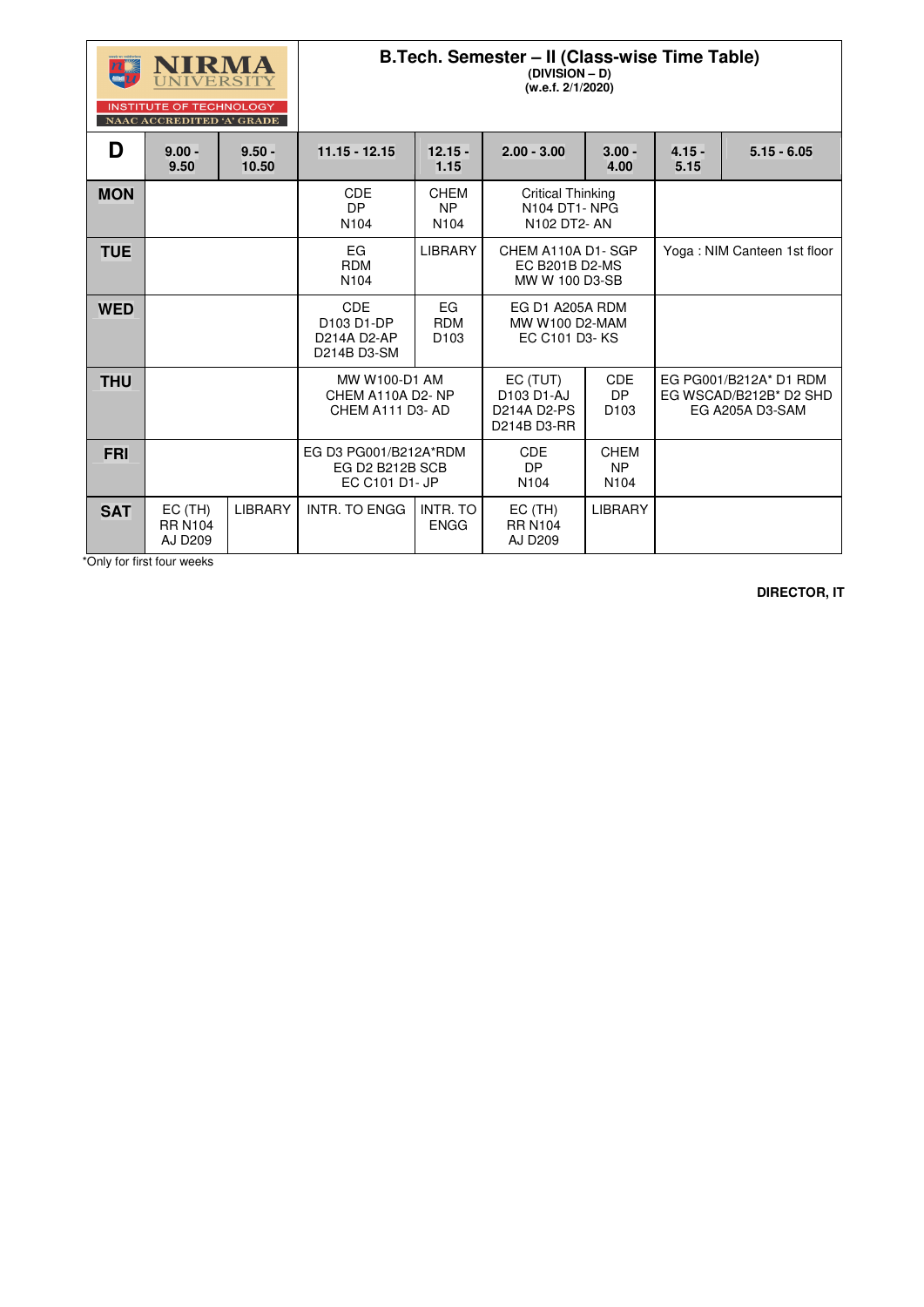| D1              | 19D027<br>19D001 | D2              | 19D028 - 19D053     | D <sub>3</sub> | 19D081<br>19D054 - |
|-----------------|------------------|-----------------|---------------------|----------------|--------------------|
| DT <sup>-</sup> | 19D040<br>19D001 | DT <sub>2</sub> | $-19D081$<br>19D041 |                |                    |

| <b>Short name</b> | <b>Faculty name</b>   | <b>Short name</b> | <b>Faculty name</b>       | <b>Short name</b> | <b>Faculty name</b>  |
|-------------------|-----------------------|-------------------|---------------------------|-------------------|----------------------|
| <b>NP</b>         | Dr Neha Patni         | AM                | Mr. Ashish Majithia<br>AJ |                   | Prof. Akash Joshi    |
| <b>AD</b>         | Dr Ankur Dwivedi      | <b>SHD</b>        | Prof. Saumil Desai        | <b>RR</b>         | Dr. Ratna Rao        |
| <b>SGP</b>        | Dr Shibu G Pillai     | <b>SAM</b>        | Prof. Shebaz Memon        | <b>PS</b>         | Prof. Pronoy Singha  |
| <b>RDM</b>        | Prof. Rudresh Makwana | <b>NPG</b>        | Prof. N.P.Gajjar          | <b>MS</b>         | Manglika Shukla      |
| <b>SCB</b>        | Prof. Shruti Bhatt    | AN                | Prof. Anuja Nair          | <b>JP</b>         | Jithina Pillai       |
| <b>SB</b>         | Mr. Shalok Bharti     | AP                | Dr. Amisha Patel          | KS                | Krishna Solanki      |
| <b>MAM</b>        | Prof Mayur Makhesana  | DP                | Dr. Dhiren Pandit         | <b>SM</b>         | Dr. Sandeep Malhotra |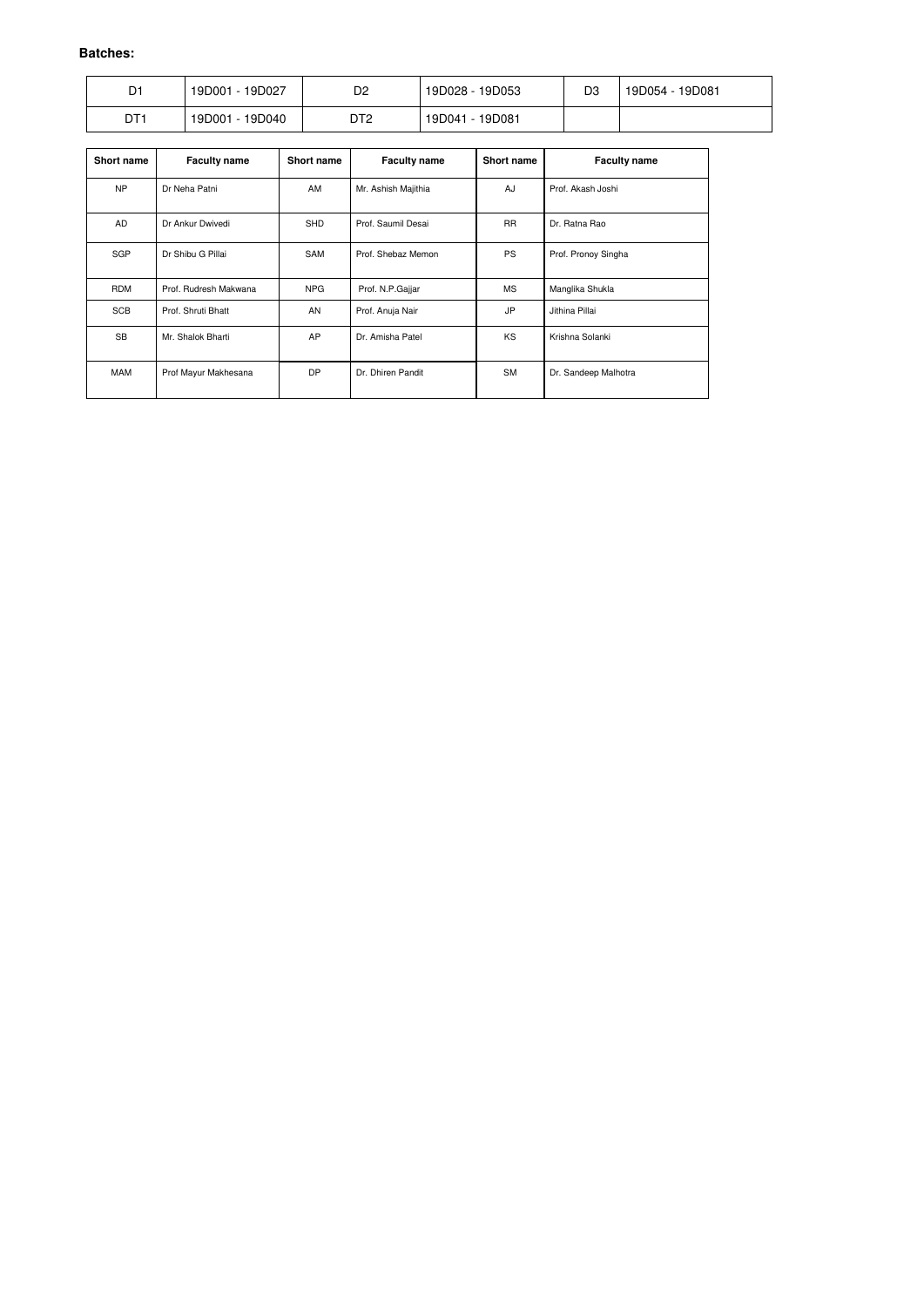| सम्प्रमे मा उन्नेपियमिक | IRK<br>$\mathbf{I}$<br><b>TA</b><br>$\mathbf{V}$ |
|-------------------------|--------------------------------------------------|
|                         |                                                  |

### **B.Tech. Semester –II (Class-wise Time Table)**

**(DIVISION – E) (w.e.f. 2/1/2020)** 

| INSTITUTE OF TECHNOLOGY          |  |
|----------------------------------|--|
| <b>NAAC ACCREDITED 'A' GRADE</b> |  |

|            | <b>INSTITUTE OF TECHNOLOGY</b><br>NAAC ACCREDITED 'A' GRADE |                   |                                                                      |                                      |                                                               |                                                          |                                                                     |               |
|------------|-------------------------------------------------------------|-------------------|----------------------------------------------------------------------|--------------------------------------|---------------------------------------------------------------|----------------------------------------------------------|---------------------------------------------------------------------|---------------|
| E.         | $9.00 - 9.50$                                               | $9.50 -$<br>10.50 | $11.15 - 12.15$                                                      | $12.15 - 1.15$                       | $2.00 - 3.00$                                                 | $3.00 - 4.00$                                            | $4.15 - 5.15$                                                       | $5.15 - 6.05$ |
| <b>MON</b> |                                                             |                   | EG WSCAD/B212B* E1-DSU<br>EG B212A E2-VKM                            |                                      | <b>CHEM</b><br><b>AC</b><br>D <sub>103</sub>                  | EC(T)<br>D103 E1-AJ<br><b>D214A E2-PS</b><br>D214B E3-RR | <b>MW W100 E1-TRR</b><br>EC B 205 E2-KS<br>EG PG001/B212A* E3 - VKM |               |
| <b>TUE</b> |                                                             |                   | CHEM A111 E1-AD<br>EG PG001/B212B* E2- VKM<br>MW W 100 E3-SB         |                                      | <b>CDE</b><br><b>SG</b><br>N105                               | <b>EG VKM</b><br>N <sub>105</sub>                        | EC C101 E3- MS                                                      |               |
| <b>WED</b> |                                                             |                   | <b>EG A205A E1-TNR</b><br>CHEM A110A E2-NP<br><b>EG B212B E3-VKM</b> |                                      | <b>Critical Thinking</b><br>N105 ET1- JBP<br>N106 ET2- HMK    |                                                          |                                                                     |               |
| <b>THU</b> |                                                             |                   | <b>CDE</b><br>SG<br>N <sub>105</sub>                                 | EG<br><b>VKM</b><br>N <sub>105</sub> | <b>LIBRARY</b>                                                | <b>CDE</b><br>N102 E1-MP<br>D214A E2-AP<br>D214B E3-SG   | Yoga: NIM Canteen 2 <sup>nd</sup> floor                             |               |
| <b>FRI</b> |                                                             |                   | <b>CDE</b><br>SG<br>N <sub>106</sub>                                 | <b>LIBRARY</b>                       | CHEM A110A E3-AC<br><b>EC B201B E1-KS</b><br>MW W 100 E2- BKM |                                                          | <b>CHEM</b><br><b>AC</b><br>N106                                    |               |
| <b>SAT</b> | $EC$ (TH)<br><b>PS N105</b><br><b>AJ D209</b>               | <b>LIBRARY</b>    | <b>INTR. TO</b><br><b>ENGG</b>                                       | <b>INTR. TO</b><br><b>ENGG</b>       | $EC$ (TH)<br><b>PS N105</b><br><b>AJ D209</b>                 | <b>LIBRARY</b>                                           |                                                                     |               |

\*Only for first four weeks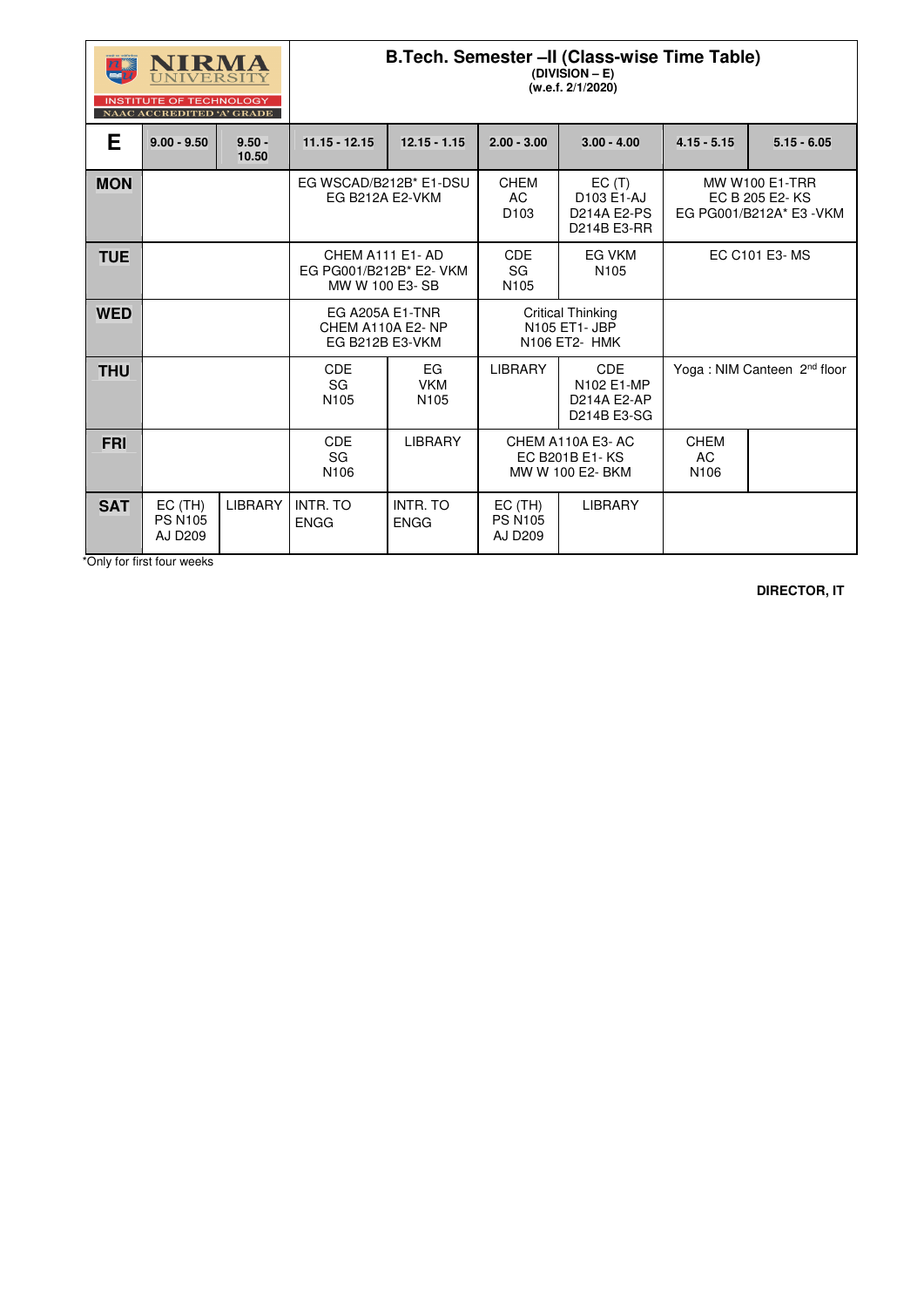| E1              | 19E029<br>19E001 - | E <sub>2</sub>  | 19E030 - 19E055 | E3 | 19E056 - 19E082 |
|-----------------|--------------------|-----------------|-----------------|----|-----------------|
| ET <sub>1</sub> | 19E042<br>19E001 - | ET <sub>2</sub> | 19E043 - 19E082 |    |                 |

| <b>Short name</b> | <b>Faculty name</b>    | Short name | <b>Faculty name</b>      | <b>Short name</b> | <b>Faculty name</b> |
|-------------------|------------------------|------------|--------------------------|-------------------|---------------------|
| AC                | Dr Amita Chaudhary     | <b>TRR</b> | Prof. Roshan Tandel      | <b>RR</b>         | Dr. Ratna Rao       |
| AD                | Dr Ankur Dwivedi       | <b>TNR</b> | Prof. Tejas Raval        | AJ                | Prof. Akash Joshi   |
| <b>VKM</b>        | Prof. Vishal Mehta     | <b>JBP</b> | Prof. J.B.Patel          | <b>PS</b>         | Prof. Pronoy Singha |
| <b>BKM</b>        | Prof Bimal Mawandiya   | SG         | Prof. Shubhanshi Gupta   | <b>KS</b>         | Krishna Solanki     |
| <b>SCB</b>        | Prof. Shruti Bhatt     | <b>MP</b>  | Dr. Motilal Panigrahi    | <b>MS</b>         | Manglika Shukla     |
| <b>SB</b>         | Mr. Shalok Bharti      | AP         | Dr.Amiisha Patel         | <b>NP</b>         | Dr. Neha Patni      |
| <b>DSU</b>        | Prof. Darshit Upadhyay | <b>HMK</b> | Prof. Hemanth Kamplimath |                   |                     |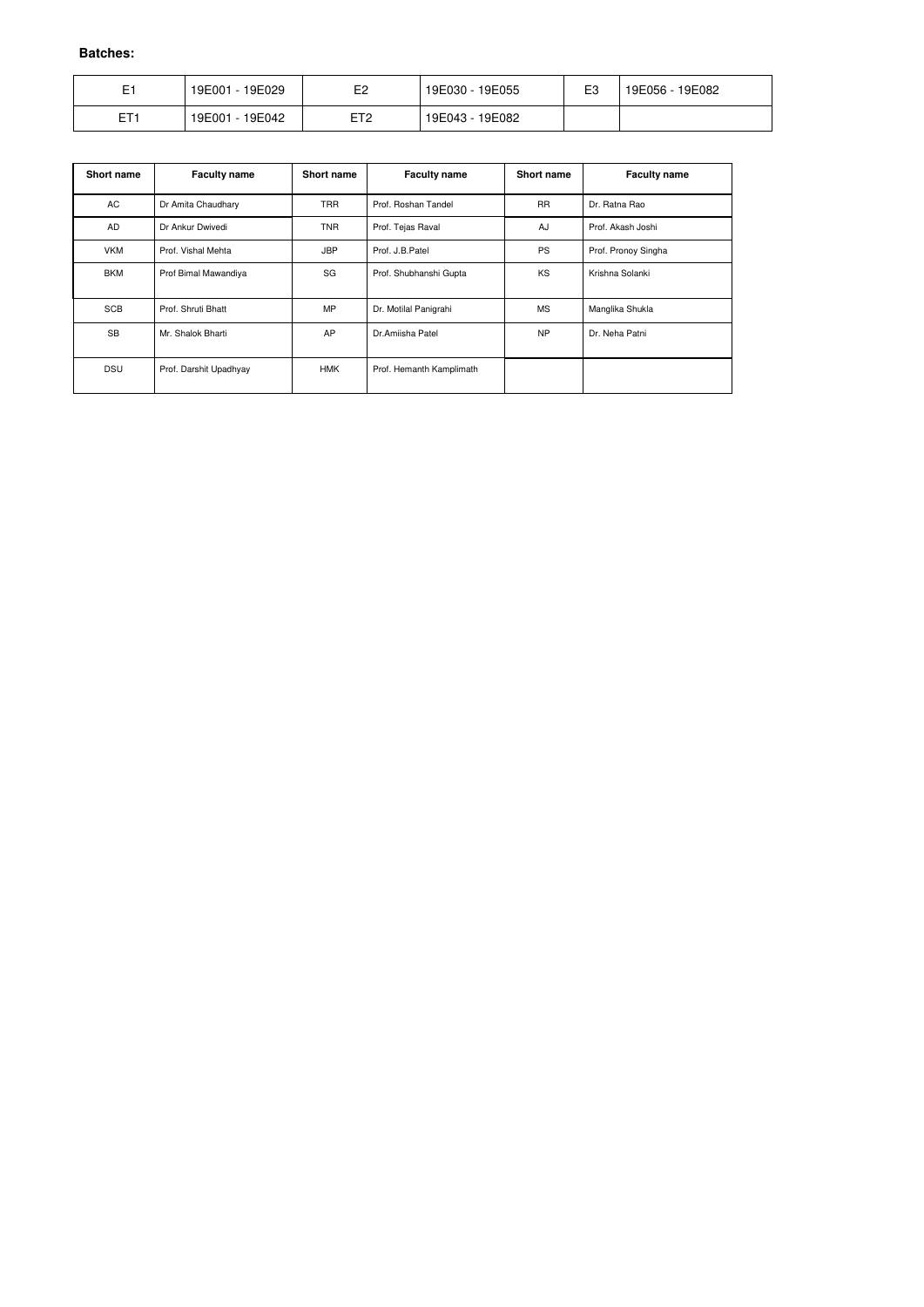|            | NIRMA<br>UNIVERSITY<br><b>INSTITUTE OF TECHNOLOGY</b><br>NAAC ACCREDITED 'A' GRADE |                | B.Tech. Semester - II (Class-wise Time Table)<br>$(DIVISION - F)$<br>(w.e.f. 2/1/2020) |                                                                  |                                                                    |                                     |                                                                    |                             |
|------------|------------------------------------------------------------------------------------|----------------|----------------------------------------------------------------------------------------|------------------------------------------------------------------|--------------------------------------------------------------------|-------------------------------------|--------------------------------------------------------------------|-----------------------------|
| F          | $9.00 - 9.50$                                                                      | $9.50 - 10.50$ | $11.15 -$<br>12.15                                                                     | $12.15 - 1.15$                                                   | $2.00 - 3.00$                                                      | $3.00 - 4.00$                       | $4.15 - 5.15$                                                      | $5.15 - 6.05$               |
| <b>MON</b> |                                                                                    |                | <b>Critical Thinking</b><br>N101 FT1- AM<br><b>N206 FT2- SCV</b>                       |                                                                  | <b>EG A205A F2- DJS</b><br>EG PG001/A205B* F3-SCB                  |                                     | <b>MW W100 F1-SP</b>                                               |                             |
| <b>TUE</b> |                                                                                    |                |                                                                                        | EG A205A F1-SHD<br>EC B201B F3- JP                               | <b>CHEM</b><br><b>AD</b><br>N <sub>104</sub>                       | <b>LIBRARY</b>                      | CHEM A110A F2-NP<br>CHEM A110A F1-AC                               |                             |
| <b>WED</b> |                                                                                    |                | <b>CDE</b><br><b>MP</b><br>N206                                                        | EG<br><b>SHD</b><br>N206                                         | <b>CDE</b><br><b>N206 F1-DP</b><br><b>N207 F2-SG</b><br>N208 F3-AM | EC(TH)<br><b>MS N206</b><br>AJ D209 | EG WSCAD/B212A* F1-SAM<br>EG PG001/B212B* F2-VKM<br>EG A205AF3-SHD |                             |
| <b>THU</b> |                                                                                    |                |                                                                                        | EC B201B F2- PS<br><b>MW W100F3-TRR</b>                          | <b>LIBRARY</b>                                                     | <b>CHEM</b><br>N206<br><b>AD</b>    | CHEM A110A F3-AD<br>EC B201B F1- KS<br>MW W100 F2-SB               |                             |
| <b>FRI</b> |                                                                                    |                | EG SHD<br>N206                                                                         | EC (Tut)<br><b>N206 F1-AJ</b><br>N106 F2-PS<br><b>N208 F3-RR</b> | <b>CDE</b><br><b>MP</b><br>N206                                    | <b>LIBRARY</b>                      |                                                                    | Yoga: NIM Canteen 1st floor |
| <b>SAT</b> | <b>CDE</b><br><b>MP</b><br>N206                                                    | <b>LIBRARY</b> | INTR.<br><b>TO</b><br><b>ENGG</b>                                                      | <b>INTR. TO</b><br><b>ENGG</b>                                   | <b>CDE</b><br><b>MP</b><br>N206                                    | <b>LIBRARY</b>                      |                                                                    |                             |

\*Only for first four weeks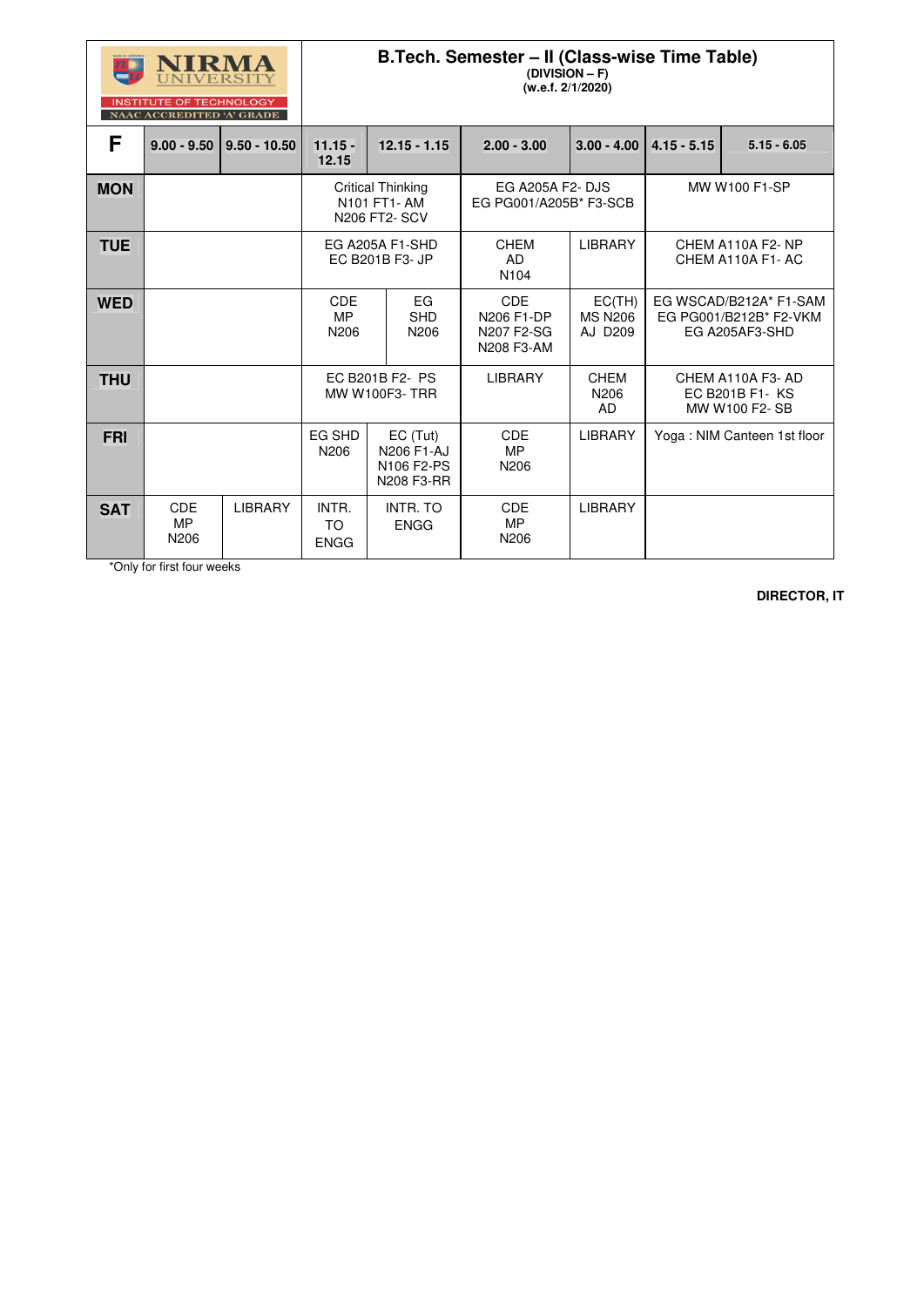|                 | 19F028<br>19F001 - | F <sub>2</sub> | 19F030 - 19F060    | ౼౧ | 19F087<br>19F061 |
|-----------------|--------------------|----------------|--------------------|----|------------------|
| FT <sub>1</sub> | 19F001 -<br>19F047 | ᇊᅮ<br>.        | 19F087<br>19F048 - |    |                  |

| Short name | <b>Faculty name</b> | <b>Short name</b> | <b>Faculty name</b> | <b>Short name</b> | <b>Faculty name</b>    |
|------------|---------------------|-------------------|---------------------|-------------------|------------------------|
| AD         | Dr Ankur Dwivedi    | SHD               | Prof. Saumil Desai  | SCV               | Prof. (Dr.) S. C. Vora |
| AC         | Dr Amita Chaudhary  | SAM               | Prof. Shebaz Memon  | <b>MP</b>         | Dr. Motilal Panigrahi  |
| <b>NP</b>  | Dr Neha Patni       | <b>SP</b>         | Mr. Shashvat Patel  | <b>DP</b>         | Dr. Dhiren Pandit      |
| <b>DJS</b> | Prof D J Shah       | <b>VKM</b>        | Prof. Vishal Mehta  | SG                | Prof. Shubhanshi Gupta |
| <b>SB</b>  | Mr. Shalok Bharti   | <b>TRR</b>        | Prof. Roshan Tandel | AM                | Dr. Amit Mishra        |
| <b>SCB</b> | Prof. Shruti Bhatt  | AM                | Dr. Alka Mahajan    | <b>MS</b>         | Manglika Shukla        |
| AJ         | Prof. Akash Joshi   | <b>RR</b>         | Dr. Ratna Rao       | <b>PS</b>         | Prof. Pronoy Singha    |
| <b>JP</b>  | Jithina Pillai      | KS                | Krishna Solanki     |                   |                        |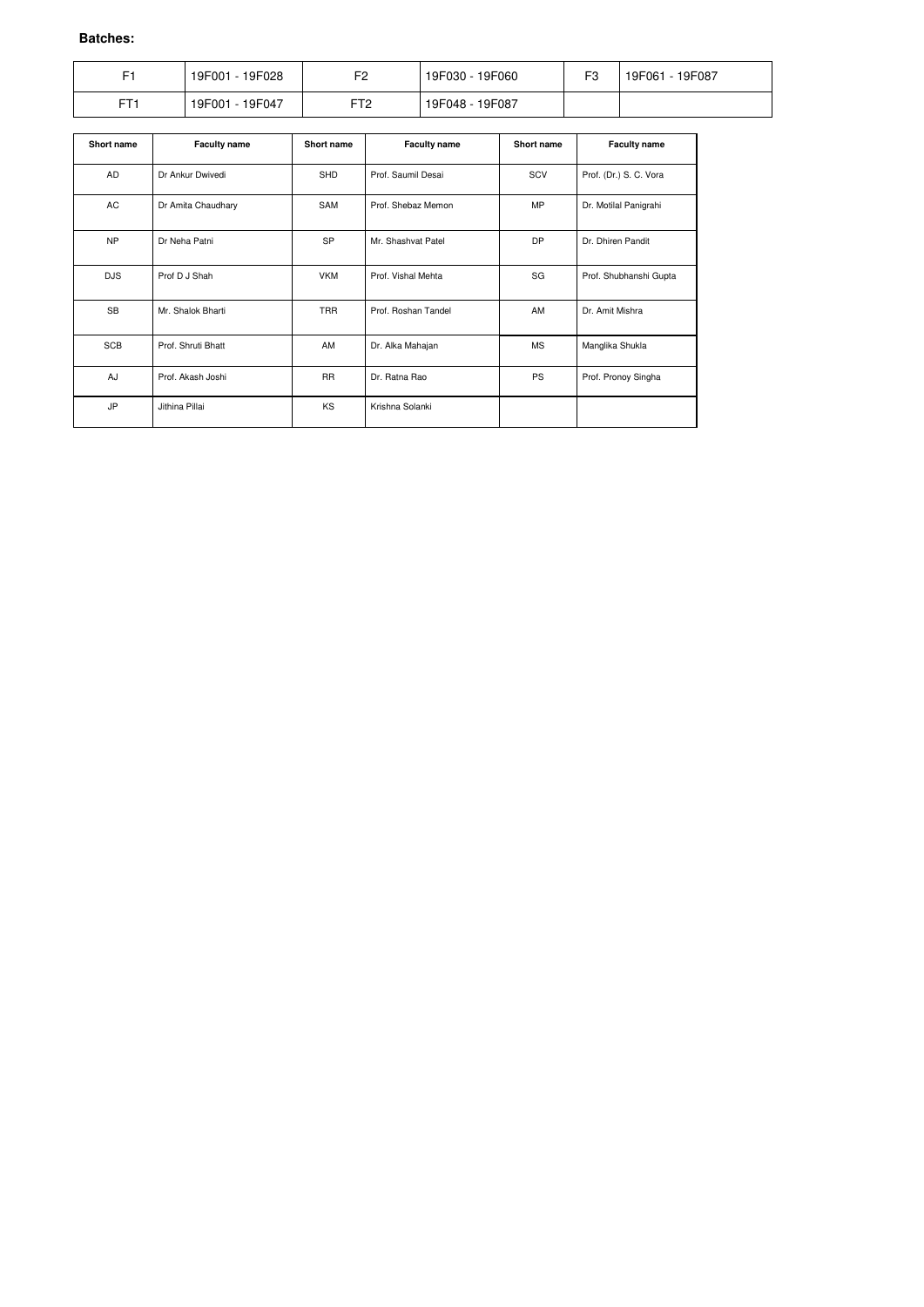| UIRN<br>LA<br>M |
|-----------------|
|-----------------|

**SAT** | CHEM A111 G3-AC

### **B.Tech. Semester – II (Class-wise Time Table)**

**(DIVISION – G) (w.e.f. 2/1/2020)** 

|            | <b>INSTITUTE OF TECHNOLOGY</b><br><b>NAAC ACCREDITED 'A' GRADE</b> |                   |                                                                    |                                             |                                             |                                               |                  |                                                              |
|------------|--------------------------------------------------------------------|-------------------|--------------------------------------------------------------------|---------------------------------------------|---------------------------------------------|-----------------------------------------------|------------------|--------------------------------------------------------------|
| G          | $9.00 - 9.50$                                                      | $9.50 -$<br>10.50 | $11.15 - 12.15$                                                    | $12.15 - 1.15$                              | $2.00 - 3.00$                               | $3.00 - 4.00$                                 | $4.15 -$<br>5.15 | $5.15 - 6.05$                                                |
| <b>MON</b> |                                                                    |                   | EG PG001/A205A* G2 -SHD<br>MW W100 G1-SP<br><b>EC A205A G3 -AJ</b> |                                             | <b>CDE</b><br><b>SR</b><br>N <sub>103</sub> | <b>LIBRARY</b>                                |                  | CHEM A110A G1-SGP<br>EC B212B G2 -JP<br>EG A205A G3-BAS      |
| <b>TUE</b> |                                                                    |                   | <b>CDE</b><br>D103 G1-AM<br>D214A G2-AP<br>D214B G3-SR             | <b>CDE</b><br><b>SR</b><br>D <sub>103</sub> | <b>LIBRARY</b>                              | EG<br><b>DJS</b><br>N <sub>104</sub>          |                  | EG B212B G2-SHD<br>EG B212A G1-SCB<br>EG PG001/A205A* G3-VKM |
| <b>WED</b> |                                                                    |                   | CHEM A111 G2-AD<br>MW B201B G3 - SB<br>EG PG001/B212A* G1-DSU      |                                             | <b>CHEM</b><br>D <sub>209</sub><br>AD       | $EC$ (TH)<br><b>PS N106</b><br><b>AJ D209</b> |                  |                                                              |
| <b>THU</b> |                                                                    |                   | <b>Critical Thinking</b><br>N206 GT1-AM<br><b>N206 GT2-SCV</b>     |                                             | EG<br><b>DJS</b><br>N <sub>102</sub>        | <b>LIBRARY</b>                                |                  | Yoga: NIM Canteen 1 <sup>st</sup> floor<br>Hetalba Jadeja    |
| <b>FRI</b> |                                                                    |                   | EC (TUT)<br>D214A G1-AJ<br>D214B G2-PS                             | <b>CDE</b><br><b>SR</b><br>D <sub>209</sub> | <b>CHEM</b><br>AD<br>N <sub>106</sub>       | <b>LIBRARY</b>                                |                  |                                                              |

D209 G3-RR

EC B201B G1- MS MW W 100 G2-TRR INTR. TO ENGG

INTR. TO ENGG

CHEM A111 G3- AC EC B201B G1-MS MW W 100 G2-TRR

 **\*Only for first four weeks**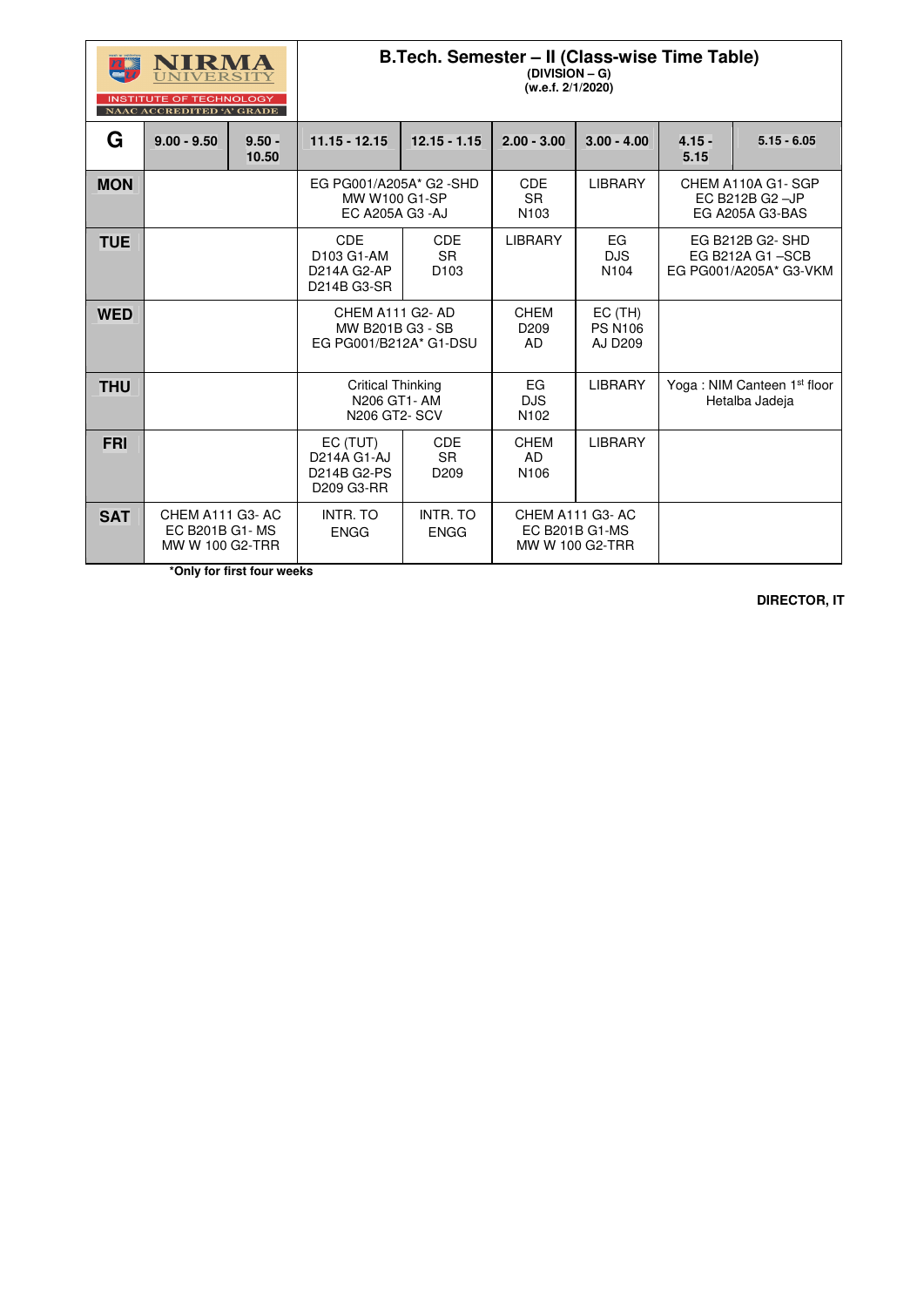| G1              | 19G027<br>19G001 | G2  | 19G055<br>19G028 - | G3 | 19G056 - 19G079 |
|-----------------|------------------|-----|--------------------|----|-----------------|
| GT <sub>1</sub> | 19G041<br>19G001 | GT2 | 19G042 - 19G079    |    |                 |

| Short name | <b>Faculty name</b>    | Short name | <b>Faculty name</b>       | Short name | <b>Faculty name</b> |
|------------|------------------------|------------|---------------------------|------------|---------------------|
| <b>SB</b>  | Mr. Shalok Bharti      |            | Prof. B A shah            | AJ         | Prof. Akash Joshi   |
| <b>SCB</b> | Prof. Shruti Bhatt     | AM         | Dr, Alka Mahajan          | <b>RR</b>  | Dr. Ratna Rao       |
| <b>SHD</b> | Prof. Saumil Desai     | SCV        | Prof. (Dr.) S. C. Vora    | <b>PS</b>  | Prof. Pronoy SIngha |
| <b>DJS</b> | Prof. D J Shah         | <b>SR</b>  | Prof. Sarita Raisinghania | <b>MS</b>  | Manglika Shukla     |
| <b>SP</b>  | Mr. Shashvat Patel     | AM         | Dr. Amit Mishra           | <b>JP</b>  | Jithina Pillai      |
| <b>DAU</b> | Prof. Darshit Upadhyay | AP         | Dr. Amisha Patel          | AD         | Dr. Ankur Dwivedi   |
| <b>TRR</b> | Prof. Roshan Tandel    | <b>SGP</b> | Dr. Shibu Pillai          | AC         | Dr. Amita Chaudhary |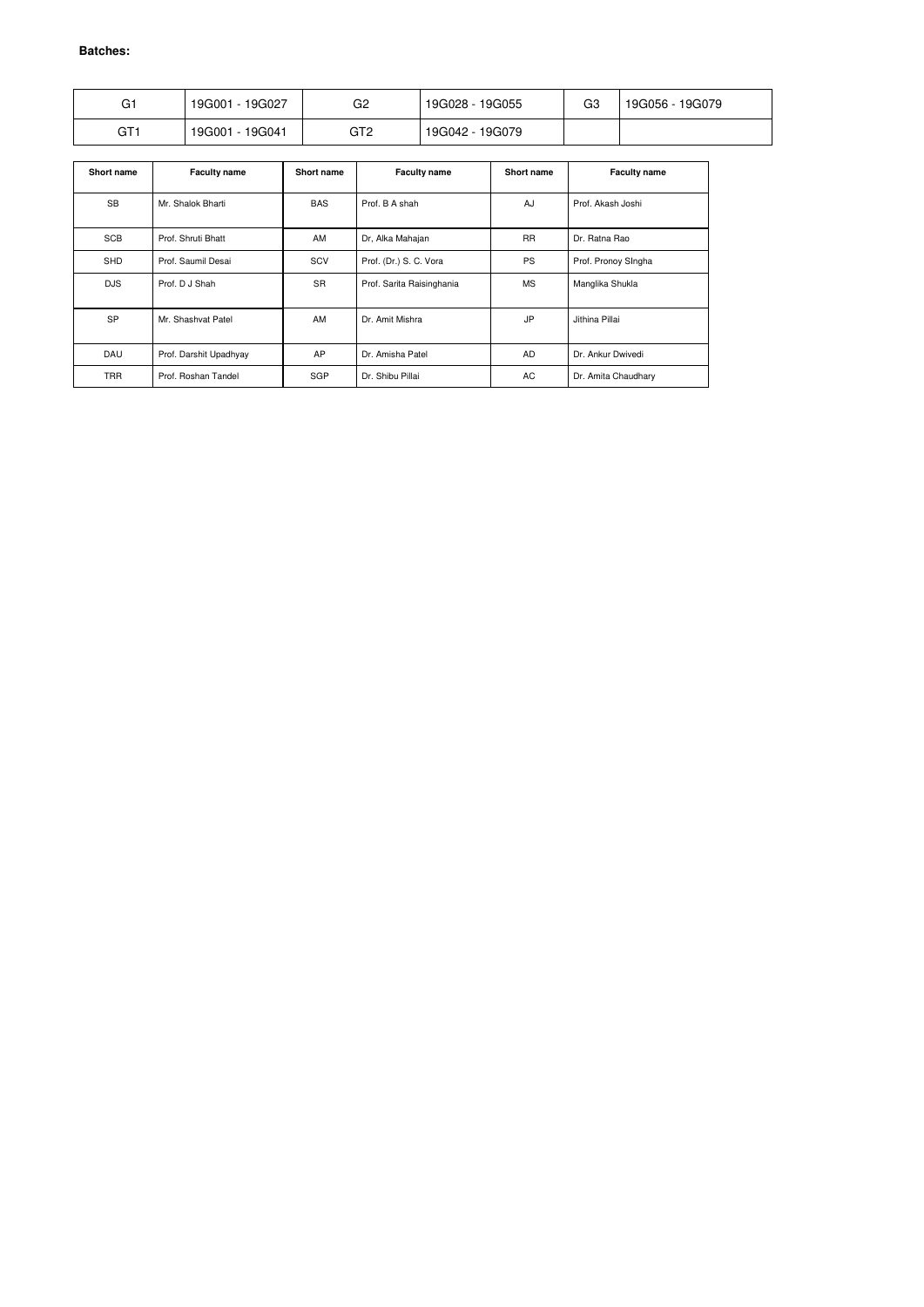|            | <b>INSTITUTE OF TECHNOLOGY</b>        | NAAC ACCREDITED 'A' GRADE                   | B.Tech. Semester - II (Class-wise Time Table)              |                                                                                |                                                                    |                                                                                                   |                                                             |                               |
|------------|---------------------------------------|---------------------------------------------|------------------------------------------------------------|--------------------------------------------------------------------------------|--------------------------------------------------------------------|---------------------------------------------------------------------------------------------------|-------------------------------------------------------------|-------------------------------|
| H          | $9.00 -$<br>$9.50 -$<br>9.50<br>10.50 |                                             | $11.15 - 12.15$                                            | $12.15 - 1.15$                                                                 | $2.00 - 3.00$<br>$3.00 - 4.00$                                     |                                                                                                   | $4.15 -$<br>5.15                                            | $5.15 - 6.05$                 |
| <b>MON</b> |                                       |                                             | CDE<br>D214A H1-AM<br>D214B H2-KP<br>D103 H3- AP           | <b>EEEE</b><br><b>JNP</b><br>D <sub>103</sub>                                  | CP A104(1) H1- TKV<br>EEEE D101B H2-CDP<br>EW D106 H3 - SLK        |                                                                                                   |                                                             |                               |
| <b>TUE</b> |                                       |                                             | MOS/PHY (THEORY)<br>N103-TMJ<br>N105-CC<br>N106-TG         | MOS/PHY<br>(T1, T1, T2, T3)<br>N103TMJ<br>N 206 - AP<br>N105 - CC<br>N106 - TG | DT/ N 209 / HT1 RM<br>DT/N 206/ HT2 SS                             |                                                                                                   | CP A104(1) H2- PPS<br>EEEE D101B H3- CDP<br>EW D106 H1- PAK |                               |
| <b>WED</b> |                                       |                                             | CDE<br>$DP^*$<br>N207                                      | <b>EEEE</b><br><b>JNP</b><br>N207                                              | <b>ES D214A H1- AJP</b><br>CP D214B H2-PPS<br><b>ES D103 H3-KJ</b> | ES D214A H2- AJP<br>CP D214B H1-PS<br>CP D103 H3-PPS                                              | CP<br>N 207<br><b>PPS</b>                                   | <b>CDE</b><br>$DP^*$<br>N 207 |
| <b>THU</b> |                                       |                                             | CP A104(1) H3- DP<br>EEEE D101B H1-CRM<br>EW D106 H2 - ABR |                                                                                | MOS/PHY<br>(THEORY)<br>N104 - TMJ<br>N105-CC<br>N106 - TG          | MOS/PHY<br>(T2, TMJ, T3 UKK)<br>/T4,T5,T6<br>N 104<br>N105 - CC<br>N106 - TG<br>N 207 AP<br>N 208 | <b>EEEE</b><br><b>JNP</b><br>N207                           | ES<br><b>AJP</b><br>N207      |
| <b>FRI</b> |                                       |                                             | CDE<br><b>DP</b><br>N207                                   | <b>CP</b><br><b>PPS</b><br>N207                                                | OS B207H1-SDR<br><b>PHY A107 H2-CC</b>                             |                                                                                                   |                                                             | PHY A107 H3 - (VF)            |
| <b>SAT</b> |                                       | <b>Cyber Security</b><br><b>PPS</b><br>N501 | <b>INTR. TO ENGG</b>                                       | INTR. TO ENGG                                                                  |                                                                    | <b>Cyber Security</b><br><b>PPS</b><br>N501                                                       |                                                             |                               |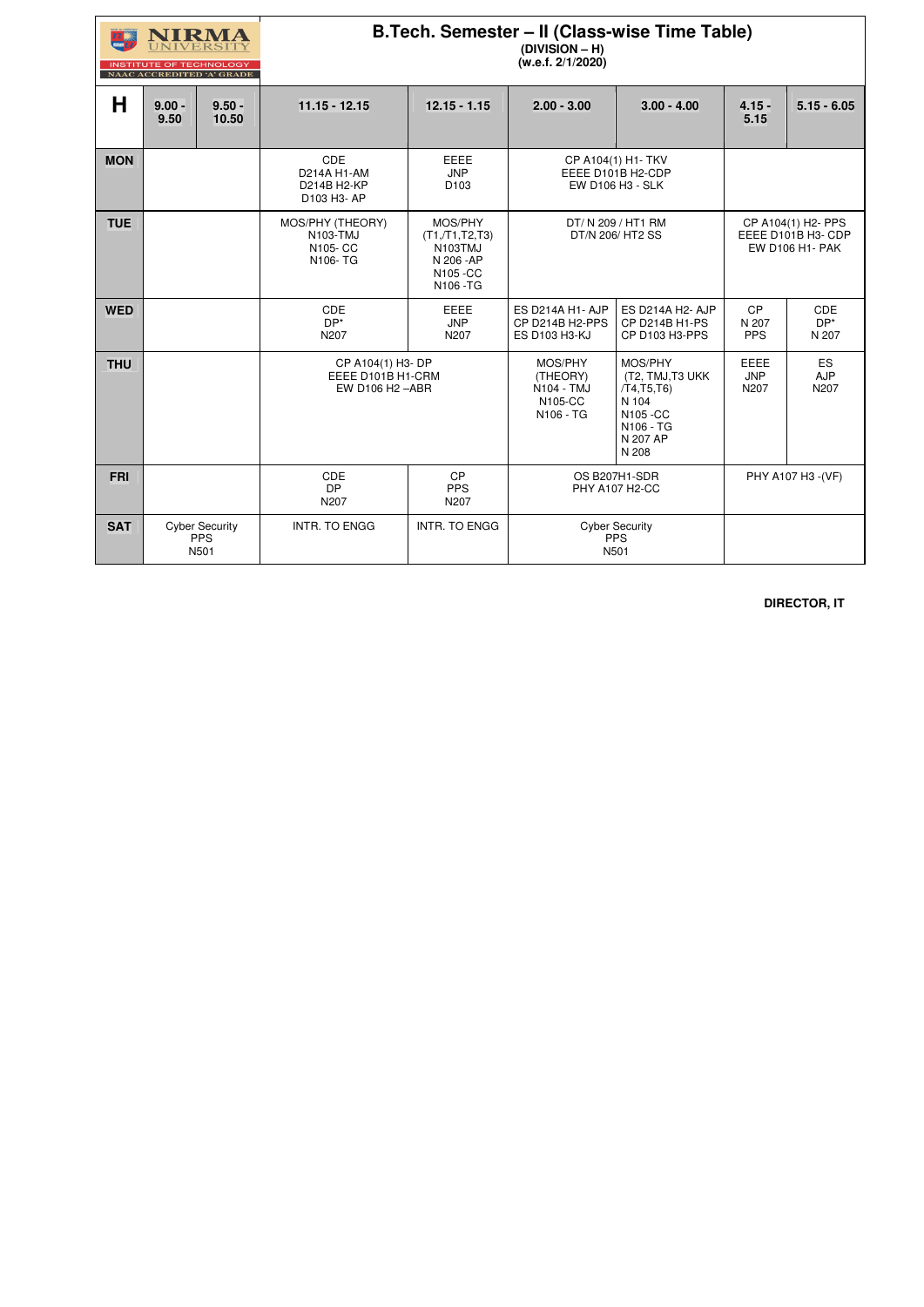| H1  | 19H028<br>19H001 - | H <sub>2</sub> | 19H029 - 19H054 | HЗ | 19H055 - 19H081 |
|-----|--------------------|----------------|-----------------|----|-----------------|
| HT1 | 19H042<br>19H001 - | HT2            | 19H043 - 19H081 |    |                 |

### **Batches for Physics and MOS only**

|  |  |                      |                 | 19H001 - 19H008        |    |  |
|--|--|----------------------|-----------------|------------------------|----|--|
|  |  |                      |                 | 19H010 - 19H015 19H017 |    |  |
|  |  | H <sub>1</sub> (MOS) | 19H058 - 19H060 | $22 \,$                |    |  |
|  |  |                      | 19H075 - 19H076 |                        |    |  |
|  |  |                      | 19H080 - 19H081 |                        |    |  |
|  |  |                      |                 | 19H018 - 19H025        |    |  |
|  |  | I1 (Physics)         | 19H027 - 19H034 | 25                     |    |  |
|  |  |                      |                 | 19H036 - 19H044        |    |  |
|  |  |                      |                 | 19H045 - 19H056        |    |  |
|  |  |                      | I2 (Physics)    | 19H062 - 19H072        | 25 |  |
|  |  |                      |                 | 19H074 & 19H077        |    |  |
|  |  |                      | 19H078 - 19H079 |                        |    |  |
|  |  | 13 (Physics          |                 | 191017 - 191027        |    |  |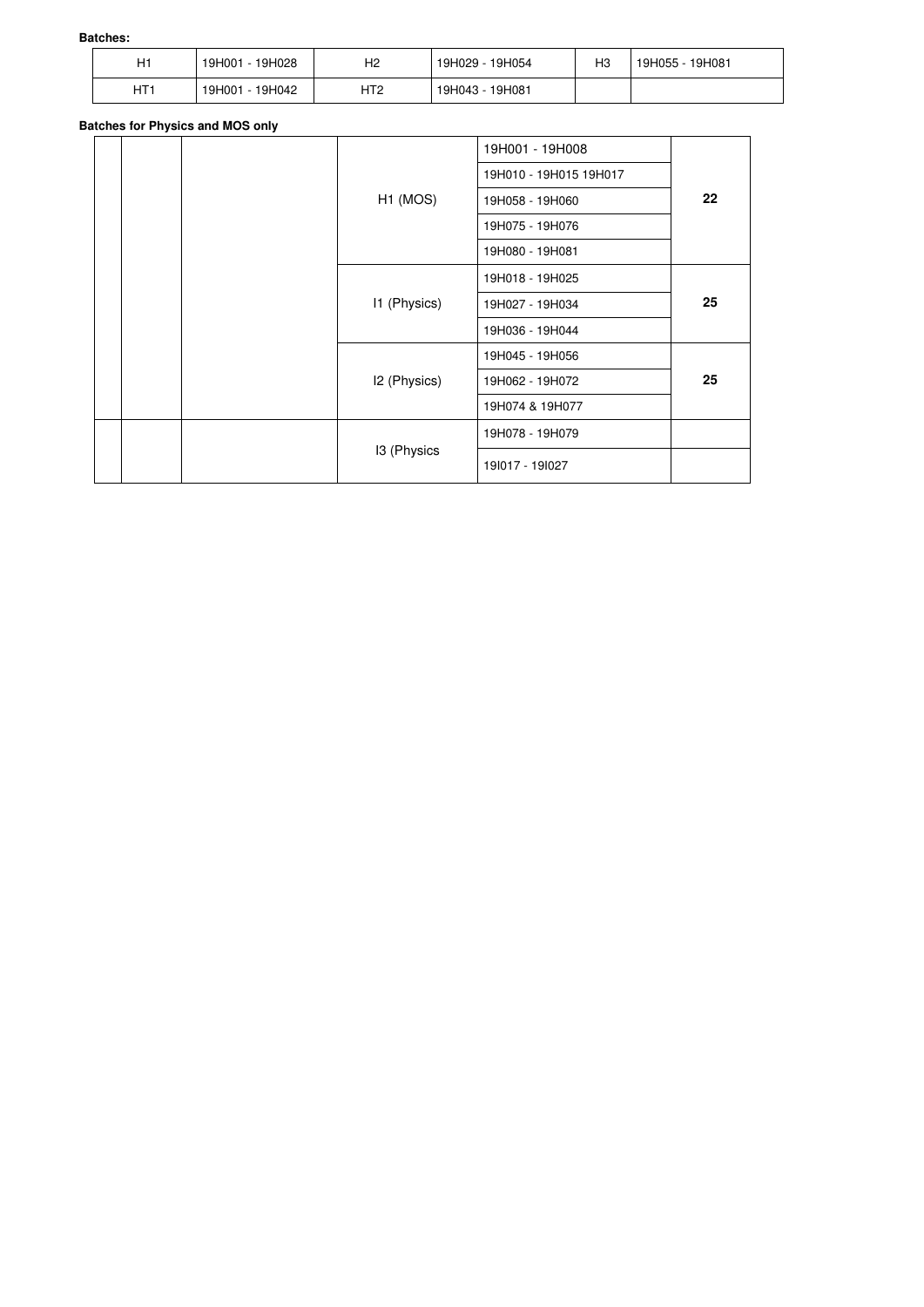| <b>Short name</b> | <b>Faculty name</b>        | <b>Short name</b> | <b>Faculty name</b> | <b>Short name</b> | <b>Faculty name</b>    |  |
|-------------------|----------------------------|-------------------|---------------------|-------------------|------------------------|--|
| <b>JNP</b>        | Prof. Jafarullakhan Pathan | <b>PPS</b>        | Prof. Pooja P Shah  | SS                | Prof. Sneh Soni        |  |
| <b>TKV</b>        | Prof. Tarjni Vyas          | <b>DP</b>         | Prof. Devyani Patil | <b>PS</b>         | Prof. Prachi Singh     |  |
| <b>RM</b>         | Dr. Richa Mishra           | KJ                | Prof Keval Jodhani  | <b>UKK</b>        | Prof. Utsav Koshti     |  |
| <b>AJP</b>        | Prof. Arth Patel           | <b>TMJ</b>        | Prof. Tejas Joshi   | SDR               | Prof., S D Raiyani     |  |
| <b>JNP</b>        | Prof. J. N. Pathan         | <b>CDP</b>        | Prof. C. D. Patel   | <b>SLK</b>        | Prof. S. L. Kakad      |  |
| <b>PAK</b>        | Dr. P. Khetrapal           | <b>CRM</b>        | Prof. C. R. Mehta   | <b>ABR</b>        | Prof. A. B. Rajagopala |  |
| AP                | Dr. Amisha Patel           | $DP*$             | Prof. Dhara Patel   | <b>KP</b>         | Dr. Kunal Pathak       |  |
| AM                | Dr. Amit Mishra            |                   |                     |                   |                        |  |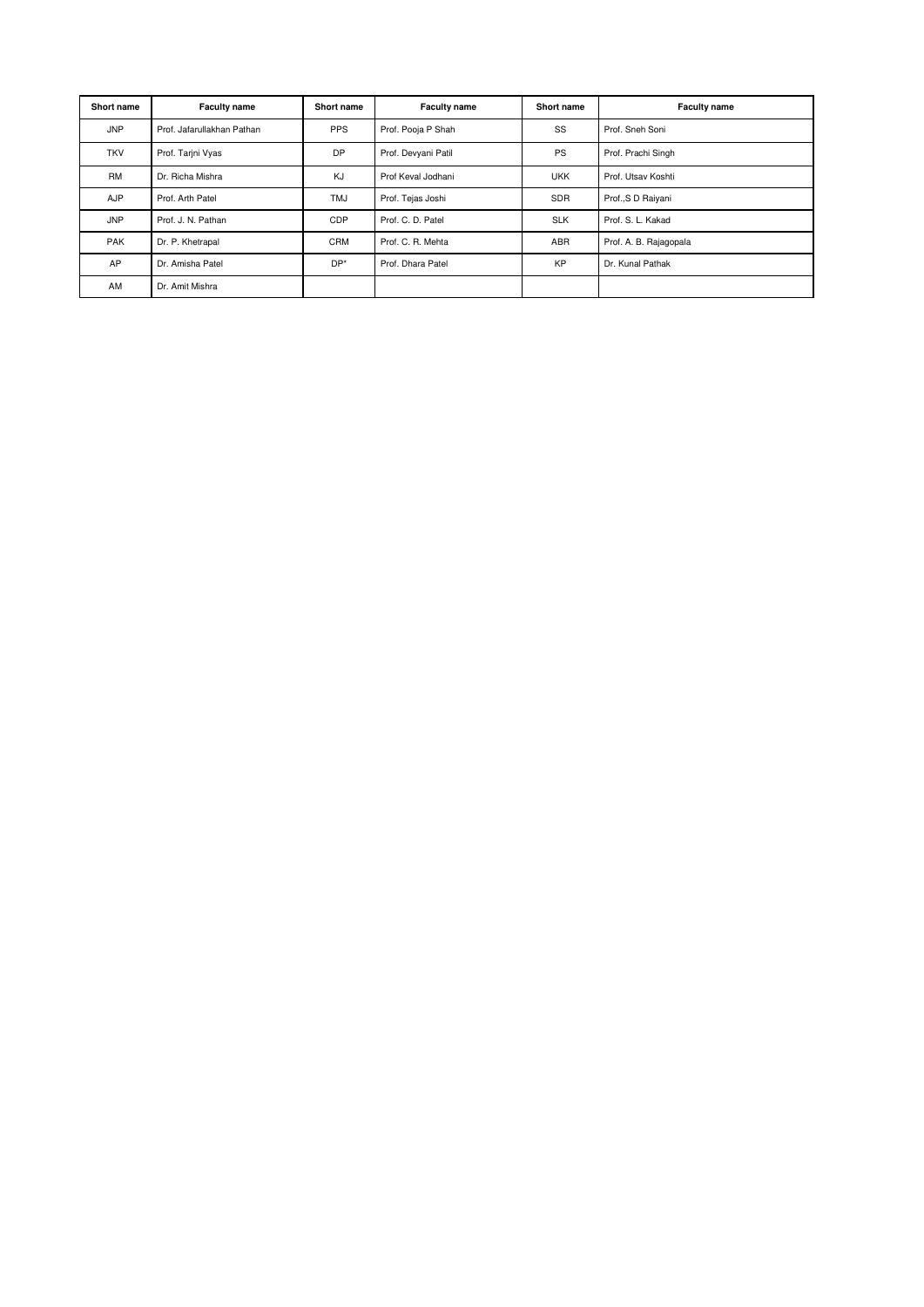|            | <b>INSTITUTE OF TECHNOLOGY</b><br>NAAC ACCREDITED 'A' GRADE | NIRMA                                    | B.Tech. Semester - II (Class-wise Time Table)<br>(DIVISION - I)<br>(w.e.f. 2/1/2020) |                                                                                        |                                                              |                                                                                                       |                                                                   |                                                                 |
|------------|-------------------------------------------------------------|------------------------------------------|--------------------------------------------------------------------------------------|----------------------------------------------------------------------------------------|--------------------------------------------------------------|-------------------------------------------------------------------------------------------------------|-------------------------------------------------------------------|-----------------------------------------------------------------|
|            | $9.00 - 9.50$                                               | $9.50 - 10.50$                           | $11.15 - 12.15$                                                                      | $12.15 - 1.15$                                                                         | $2.00 -$<br>3.00                                             | $3.00 - 4.00$                                                                                         | $4.15 - 5.15$                                                     | $5.15 - 6.05$                                                   |
| <b>MON</b> |                                                             |                                          | CP A104(1) I1- DP                                                                    | EEEE D101B I2- ABP<br>EW D104A I3- ABR                                                 | EEEE<br><b>AAN</b><br>N106                                   | Library                                                                                               | <b>MOS B207 I1-UKK</b><br>PHY A107 I3-TG<br>PHY A107 I2-VF        |                                                                 |
| <b>TUE</b> |                                                             |                                          | MOS/PHY<br>(THEORY)<br><b>N103 TMJ</b><br>N105-CC<br>N106-TG                         | MOS/PHY (T1<br>TMJ /T1, T2, T3)<br>N <sub>103</sub><br>N 206-AP<br>N105-CC<br>N106- TG | CP<br><b>KRL</b><br>N <sub>106</sub>                         | <b>EEEE</b><br>AAN<br>N <sub>106</sub>                                                                | <b>ES N105 I1-CJ</b><br>CP N106 I2- KRL<br><b>ES N104 I3- VRS</b> | CP N104 I1- PS<br><b>ES N106 I2-CJ</b><br>CP N105 I3-KRL        |
| <b>WED</b> |                                                             |                                          | <b>CDE</b><br>SG<br>N <sub>104</sub>                                                 | CDE<br>N104 I1-SR<br>N105 I2-SG<br>N106 I3-VY                                          | CP A104(1) I2- KRL<br>EEEE D101B I3-DAS<br>EW D106 I1- AAN   |                                                                                                       |                                                                   |                                                                 |
| <b>THU</b> | y                                                           |                                          | N501                                                                                 | <b>Cyber Security</b><br><b>PPS</b>                                                    | MOS/PHY<br>(THEORY)<br>N104 -<br>TMJ<br>N105-CC<br>N106 - TG | MOS/PHY<br>(T2, TMJ T3<br><b>UKK /T4,T5,T6)</b><br>N 104-AP<br>N105 - CC<br>N106 - AP<br>N207<br>N208 | CDE<br>SG<br>N 101                                                | <b>LIBRARY</b>                                                  |
| <b>FRI</b> |                                                             |                                          | <b>ES</b><br>CJ<br>N209                                                              | <b>EEEE</b><br>AAN<br>N209                                                             | CDE<br>SG<br>N209                                            | CP<br><b>KRL</b><br>N209                                                                              |                                                                   | CP A104(2) I3- DP<br><b>EW D106 I2-DAS</b><br>EEEE D101B I1-SHS |
| <b>SAT</b> |                                                             | DT/ N 103/ IT1- VV<br>DT/N 208/ IT2 - KC | <b>INTR. TO</b><br><b>ENGG</b>                                                       | <b>INTR. TO</b><br><b>ENGG</b>                                                         |                                                              | DT/ N 103/ IT1- VV<br>DT/N 208/ IT2-KC                                                                |                                                                   |                                                                 |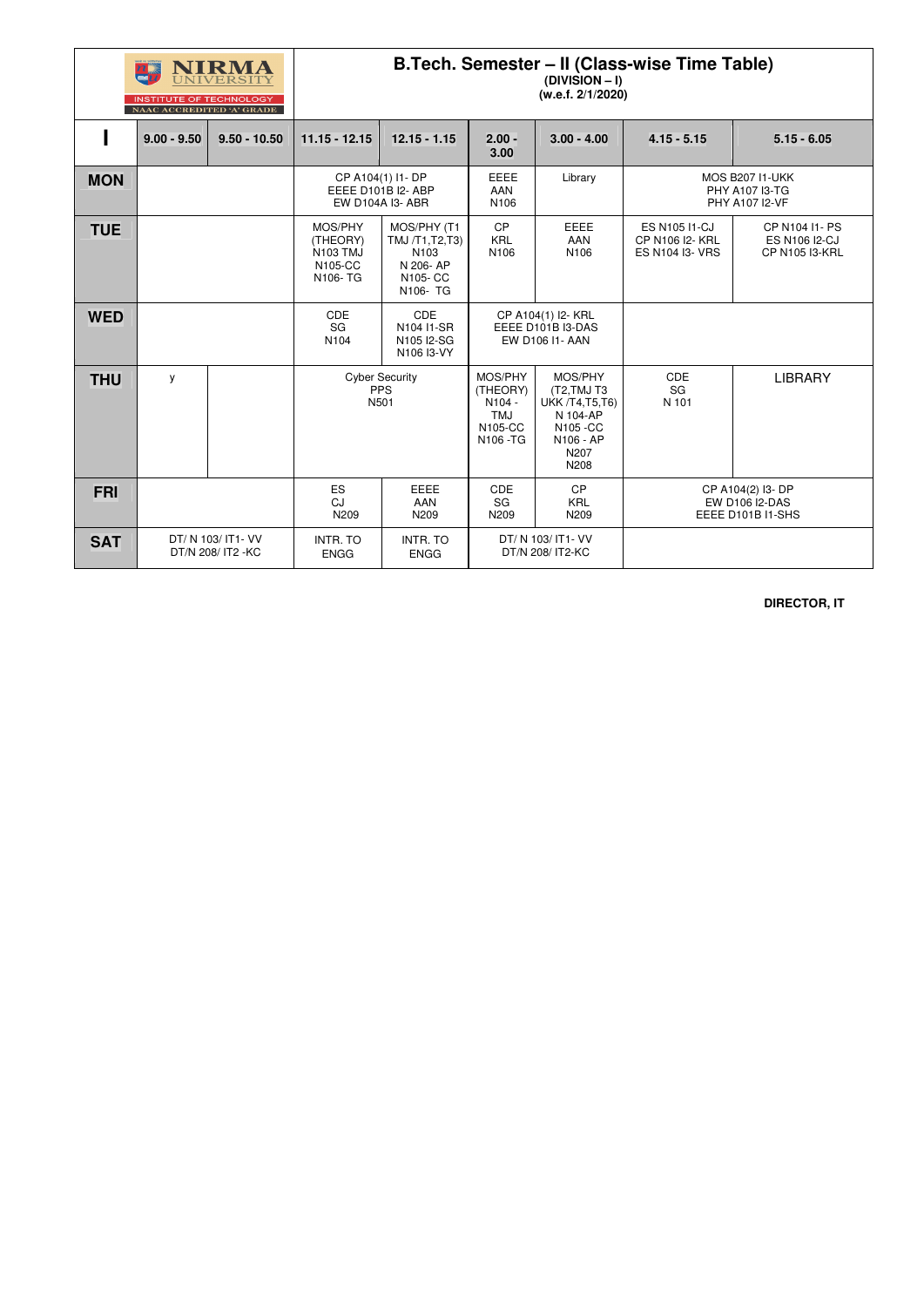| 1            |     | 191001 - 191027                  | 2            | 191029 - 191054 | $\overline{3}$ | 191055 - 191082 |  |
|--------------|-----|----------------------------------|--------------|-----------------|----------------|-----------------|--|
|              | IT1 | 191001 - 191042                  | IT2          | 191043 - 191082 |                |                 |  |
|              |     | Batches for Physics and MOS only |              |                 |                |                 |  |
|              |     |                                  |              | 191001 - 191005 |                |                 |  |
|              |     |                                  | (MOS)<br>H2  | 191007 - 191012 |                |                 |  |
|              |     |                                  |              | 191014 - 191016 |                | 24              |  |
|              |     |                                  |              | 191059 - 191060 |                |                 |  |
|              |     | 181001 - 181066                  |              | 191074 - 191081 |                |                 |  |
|              |     |                                  |              | 19H078 - 19H079 |                | 25              |  |
| $\mathbf{I}$ |     |                                  |              | 191017 - 191027 |                |                 |  |
|              |     |                                  | I3 (PHYSICS) | 191029 - 191035 |                |                 |  |
|              |     |                                  |              | 191037 - 191041 |                |                 |  |
|              |     |                                  |              | 191042 - 191055 |                |                 |  |
|              |     |                                  | J1 (PHYSICS) | 191061 - 191068 |                | 25              |  |
|              |     |                                  |              | 191070 - 191071 |                |                 |  |
|              |     |                                  |              | 191073          |                |                 |  |
|              |     |                                  | J2 (PHYSICS) | 191082          |                |                 |  |
|              |     |                                  |              | 19J006          |                |                 |  |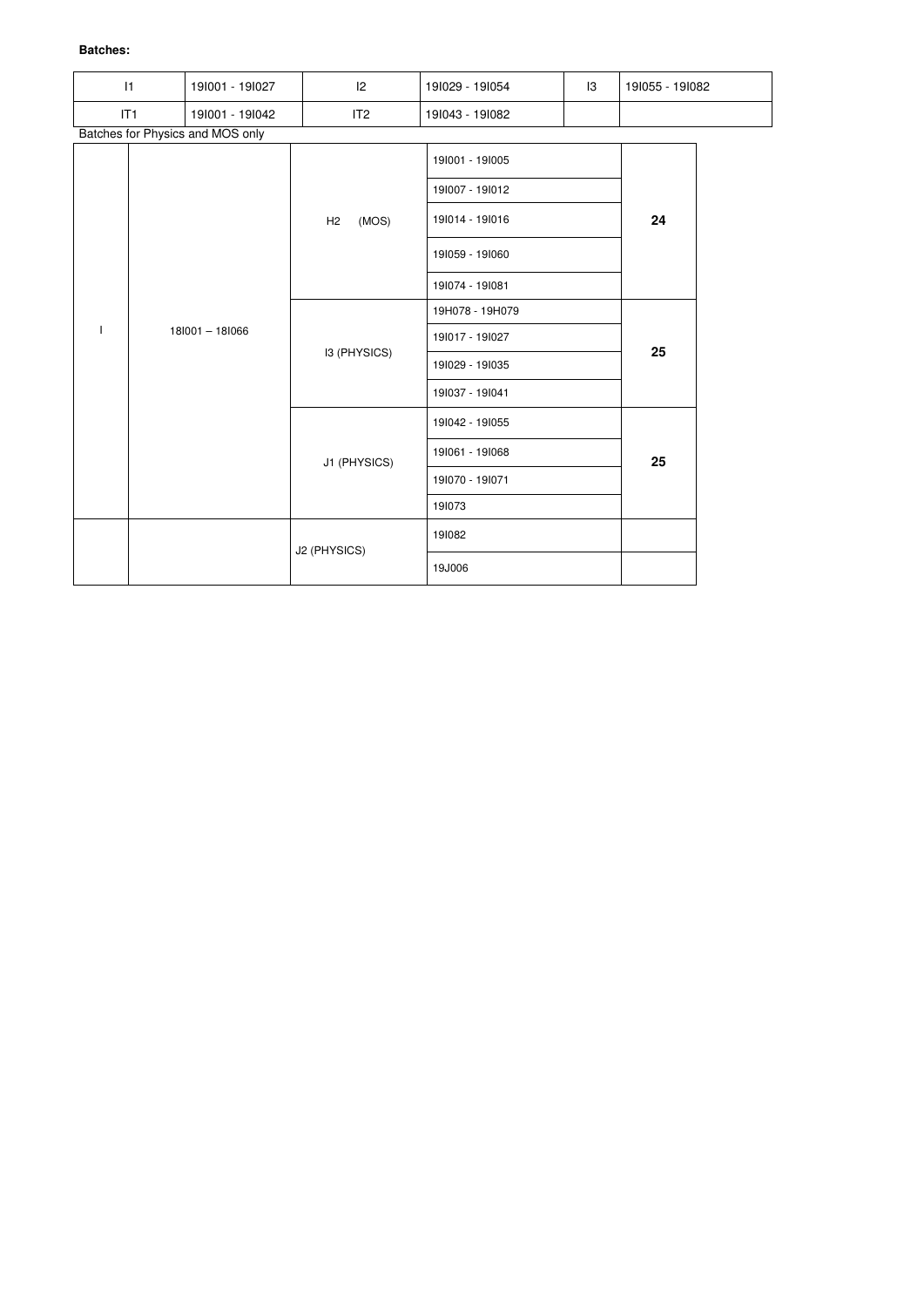| <b>Faculty name</b><br>Short name                    |                                 | <b>Faculty name</b><br>Short name |                           | <b>Faculty name</b>  |  |
|------------------------------------------------------|---------------------------------|-----------------------------------|---------------------------|----------------------|--|
| KC<br>Prof. Karishma Hingenkar<br>Dr. Akhilesh Nimje |                                 | <b>PS</b>                         | Prof. Prachi Singh        |                      |  |
| CJ<br>Prof. Tejas Joshi<br>Prof. Charmy Joshi        |                                 | <b>SR</b>                         | Prof. Sarita Raisinghania |                      |  |
| Prof.Utasy Koshti                                    | <b>VRS</b><br>Prof. Vandit Shah |                                   | <b>ABP</b>                | Prof. A. B. Panwar   |  |
| Prof. Devyani Patil                                  | <b>KRL</b>                      | Prof Kruti Lavingia               | <b>ABR</b>                | Prof. A. Rajagopala  |  |
| Prof. Pooja P Shah                                   | SG                              | Prof. Shubhanshi Gupta            | <b>SHS</b>                | Prof. S. Shrivastava |  |
| <b>DAS</b><br>Dr. A. A. Nimje<br>Dr. Darshit Shah    |                                 | VV                                | Prof. Vishal Vaidya       |                      |  |
| Dr. Vijay Yadav                                      |                                 |                                   |                           |                      |  |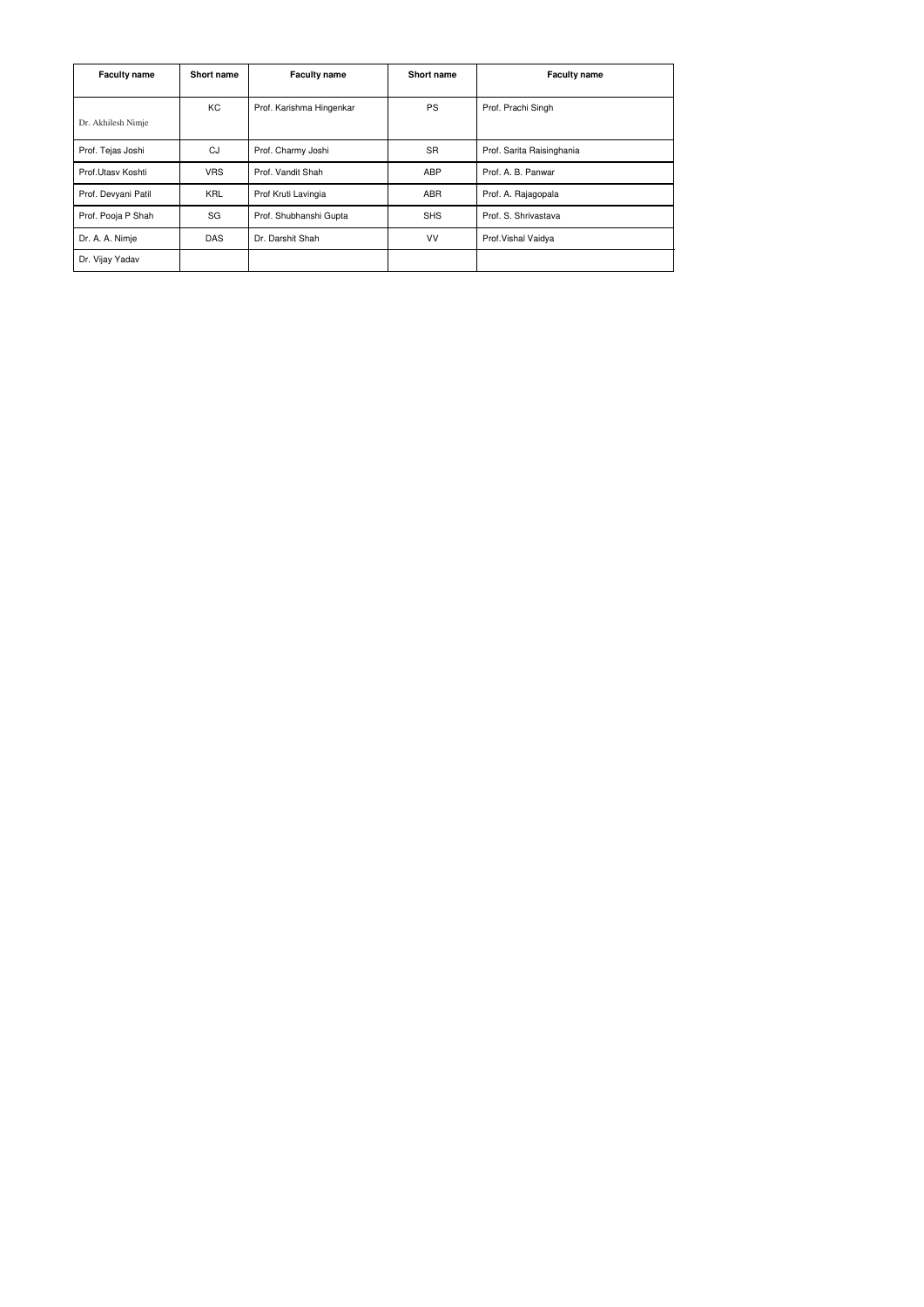

### **B.Tech. Semester – II (Class-wise Time Table)**

**(DIVISION – J)** 

**(w.e.f. 2/1/2020)** 

| J          | $9.00 - 9.50$ | $9.50 - 10.50$                                                   | $11.15 - 12.15$                                                   | $12.15 -$<br>1.15                                                             | $2.00 - 3.00$                                                         | $3.00 - 4.00$                                                                                       | $4.15 - 5.15$                                                    | $5.15 - 6.05$                                               |
|------------|---------------|------------------------------------------------------------------|-------------------------------------------------------------------|-------------------------------------------------------------------------------|-----------------------------------------------------------------------|-----------------------------------------------------------------------------------------------------|------------------------------------------------------------------|-------------------------------------------------------------|
| <b>MON</b> |               |                                                                  | CDE<br><b>VY</b><br>N207                                          | EEEE<br><b>PAK</b><br>N207                                                    |                                                                       | <b>Cyber Security</b><br><b>PS</b><br>N501L                                                         |                                                                  | CP A104(1) J1- MKK<br>EEEE D101B J2-SDG<br>EW D106 J3-KB    |
| <b>TUE</b> |               |                                                                  | MOS/PHY<br>(THEORY)<br>N103-TMJ<br>N105-CC<br>N106-TG             | MOS/PHY<br>(T1/TMJ)<br>T1, T2, T3<br>N103<br>N 206-AP<br>N105-CC<br>N106 - TG | CDE<br>N103 J1-AM<br>N207 J2 - VY<br>N208 J3-DP                       | <b>EEEE</b><br><b>PAK</b><br>N103                                                                   | MOS B207J1-UKK<br><b>PHY A107 J3-TG</b><br><b>PHY A107 J2 VF</b> |                                                             |
| <b>WED</b> |               |                                                                  | CP A104(2) J2- PPS<br>EEEE D101B J3-SLK<br><b>EW D106 J1- TKT</b> |                                                                               | <b>CP</b><br><b>TKV</b><br>N <sub>103</sub>                           | CDE<br><b>VY</b><br>N <sub>103</sub>                                                                | <b>ES D214A J1-RK</b><br>CP D214B J2- TKV<br>CP N101 J3- JS      | CP D214B J1-TKV<br><b>ES D214A J2-RK</b><br>ES N101 J3 - UM |
| <b>THU</b> |               |                                                                  | <b>EEEE</b><br><b>PAK</b><br>N106                                 | CDE<br><b>VY</b><br>N106                                                      | MOS/PHY<br>(THEORY)<br>N 104 -<br><b>TMJ</b><br>N105,-CC<br>N106 - TG | MOS/PHY<br>(T2-TMJ<br>,T3-UKK<br>/T4,T5,T6<br>N 104-<br>N105 - CC<br>N106 - TG<br>N 207 AP<br>N 208 |                                                                  |                                                             |
| <b>FRI</b> |               |                                                                  | DT/ N 104/ JT1 TU<br>DT/ N 105/ JT2 ATH                           |                                                                               | ES<br>RK<br>N 207                                                     | CP<br><b>TKV</b><br>N 207                                                                           |                                                                  |                                                             |
| <b>SAT</b> |               | CP A104(1) J3- PS<br>EEEE D101B J1- CHR<br><b>EW D106 J2-ANG</b> | <b>INTR. TO</b><br><b>ENGG</b>                                    | <b>INTR. TO</b><br><b>ENGG</b>                                                |                                                                       | CP A104(1) J3- PS<br>EEEE D101B J1- CHR<br>EW D106 J2- ANG                                          |                                                                  |                                                             |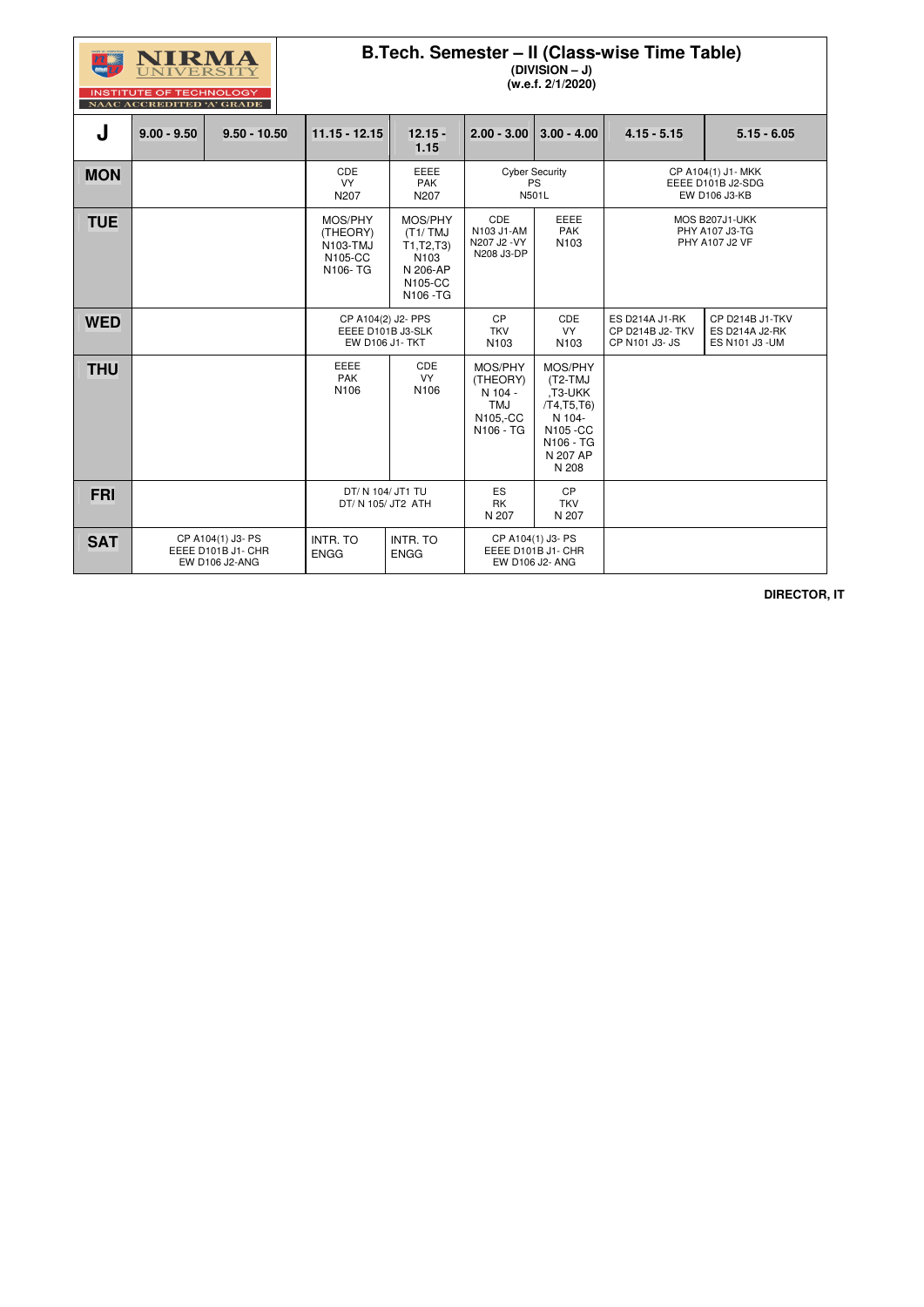| ບ            | 19J029<br>19J001<br>$\overline{\phantom{a}}$ | J2  | 19J030 - 19J057 | J3 | 19J081<br>19J059 - |
|--------------|----------------------------------------------|-----|-----------------|----|--------------------|
| IT.<br>ا ا ب | 19J045<br>19J001<br>$\overline{\phantom{a}}$ | JT2 | 19J046 - 19J081 |    |                    |

Batches for Physics and MOS only

|   |                 |                                                                     | 19J001 - 19J003, 19J005, 19J007 -<br>19J012 |    |  |
|---|-----------------|---------------------------------------------------------------------|---------------------------------------------|----|--|
|   |                 | H3<br>(MOS)<br>19J014 - 19J016, 19J056 - 19J057,<br>19J059 - 19J060 |                                             | 24 |  |
|   |                 |                                                                     | 19J072 - 19J073, 19J075 - 19J079            |    |  |
|   |                 |                                                                     | 191082                                      |    |  |
|   |                 | 19J006                                                              |                                             |    |  |
| J | 18J001 - 18J064 | J2 (PHYSICS)                                                        | 19J017 - 19J018                             | 25 |  |
|   |                 |                                                                     | 19J020, 19J022 - 19J032                     |    |  |
|   |                 |                                                                     | 19J034, 19J036 - 19J042, 19J044             |    |  |
|   |                 |                                                                     | 19J045 - 19J055                             |    |  |
|   |                 | J3(PHYSICS)                                                         | 19J061 - 19J071, 19J074                     | 25 |  |
|   |                 |                                                                     | 19J080 - 19J081                             |    |  |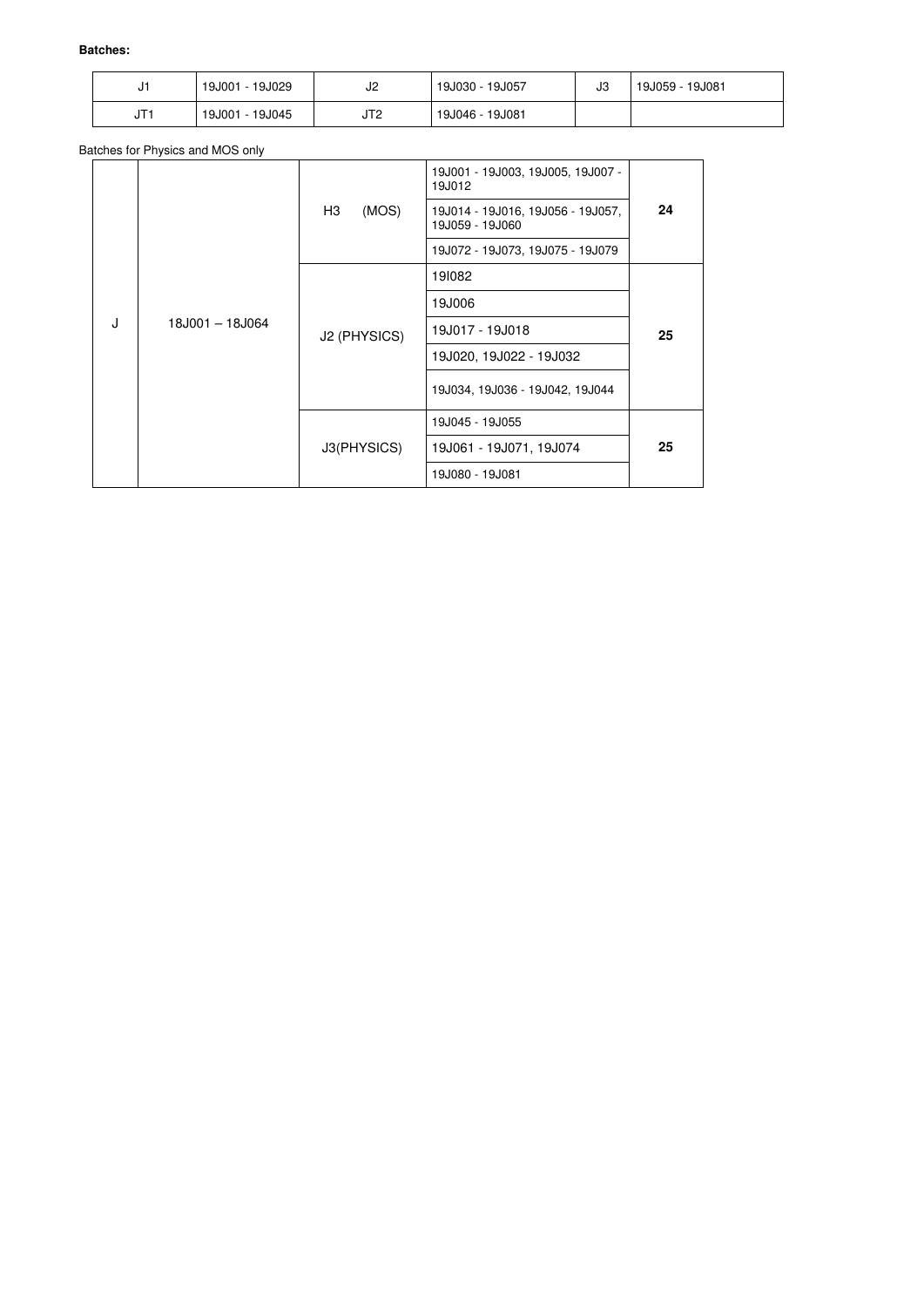| <b>Short name</b> | <b>Faculty name</b>    | <b>Short name</b> | <b>Faculty name</b>  | <b>Short name</b> | <b>Faculty name</b>       |
|-------------------|------------------------|-------------------|----------------------|-------------------|---------------------------|
| <b>PAK</b>        | Prof. Pavan Khetrapal  | <b>VY</b>         | Dr. Vijay Yadav      | <b>SR</b>         | Prof Sarita RaisinghaniaS |
| <b>ATH</b>        | Prof. Ath Single       | AM                | Dr. Amit Mishra      |                   | Prof. Dhara Patel         |
| <b>PPS</b>        | Prof. Pooja P Shah     | <b>TKV</b>        | Prof Tarini Vyas     | <b>PS</b>         | Prof. Prachi Singh        |
| <b>MKK</b>        | Prof. Malaram K Kumhar | <b>JS</b>         | Prof. Shruti Jadon   | TU                | Prof. Tejal Upadhyay      |
| <b>PAK</b>        | Dr. P. Khetrapal       | <b>SDG</b>        | Prof. S. D. Godwal   | <b>KB</b>         | Dr. K. Bhattacharjee      |
| <b>SSK</b>        | Prof. S. S. Kanojia    | <b>TKT</b>        | Dr. T. Tailor        | <b>CHR</b>        | Prof. C. H. Rawal         |
| <b>ANG</b>        | Prof. A. Gupta         | <b>RK</b>         | Prof. Ronak Kotadiya | <b>UM</b>         | Prof. Umangi Mehta        |
| <b>TMJ</b>        | Prof. Tejas Joshi      | <b>UKK</b>        | Prof Utasav Koshti   | <b>SLK</b>        | Prof. S. L. Kakad         |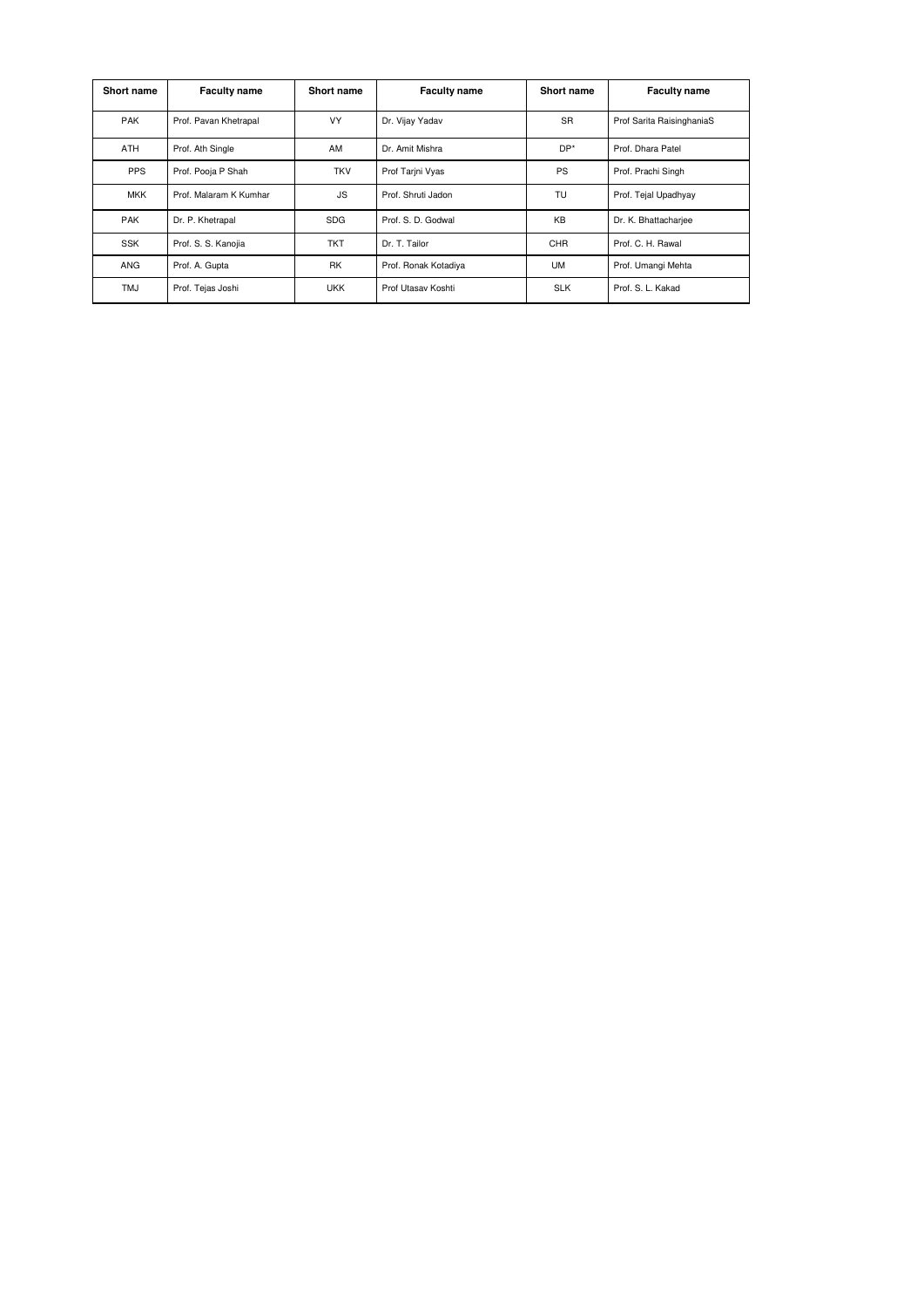

### **B.Tech. Semester – I (Class-wise Time Table) (DIVISION – K)**

**(w.e.f. 2/1/2020)** 

**INSTITUTE OF TECHNOLOGY** NAAC ACCREDITED 'A' GRADE

#### $\mathsf{K}$  | 9.00 - 9.50 | 9.50 -**10.50**  11.15 - 12.15 | 12.15 - 1.15 | 2.00 - 3.00 | 3.00 - 4.00 | 4.15 - 5.15 | 5.15 - 6.05 **MON EEEE** TKT N105 CDE DP N105 PHY AP N206 CP MKK N206  $\overline{\text{TUE}}$   $\overline{\text{CPA104(1) K2- TKV}}$   $\overline{\text{EEE D101B K3- AAN}}$ EW D106 K1-JNP CDE DP D209 EEEE TKT D209 Cyber Security VC N 501L **WED** PHY AP N208 CP MKK N208 PHY A 107 K3 AP PHY A107 K2 CC CP K1 A 104- MKK **THU ES N101 K1-KJ** CP N102 K2-JS CP N103 K3-MKK CP N101 K1-MKK ES N102 K2-KJ ES N103 K3- AJP CDE DP N209 EEEE TKT N209 ES KJ N209 LIBRARY **FRI CP** A104(1) K3- PS EEEE D101B K1- TKT EW D106 K2- PAK PHY N208 K1- AP CDE N105 K2-DP CDE D209 K3-AM PHY N208 K2- AP CDE N105 K1-AM PHY D209 K3-TG DT/ N 209/ KT1 RM DT/N 206 / KT2 VV **SAT PHY A107 K1-AP** EEEE D102A K2-TKT EW D105 K3- ABR  $INTR. TO ENGG$  INTR. TO ENGG  $\parallel$  PHY A107 K1-AP EEEE D102A K2-TKT EW D105 K3- ABR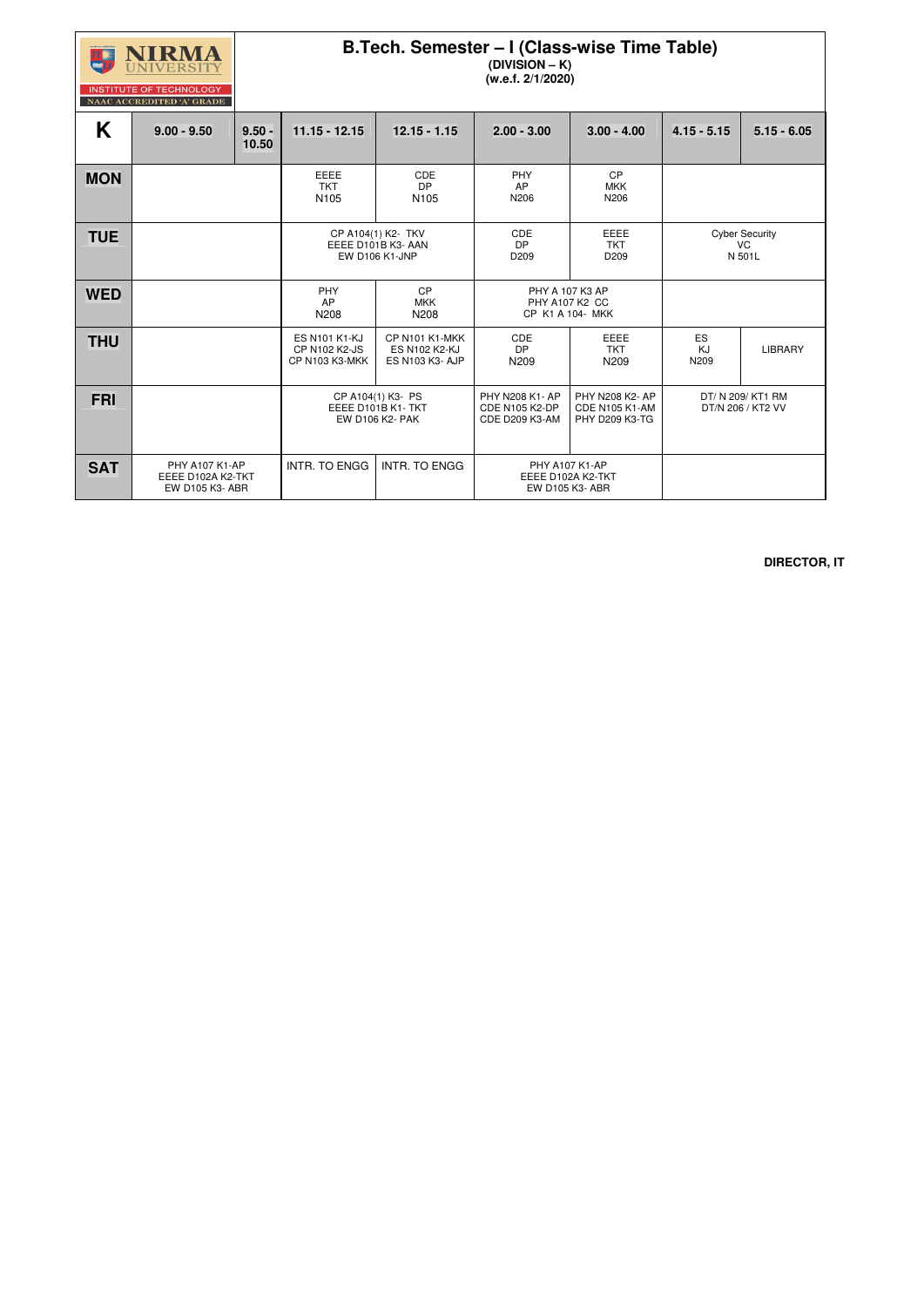| K1              | - 19K033<br>19K001 | K <sub>2</sub> | 19K064<br>19K034 - . | K <sub>3</sub> | 19K089<br>19K065 |
|-----------------|--------------------|----------------|----------------------|----------------|------------------|
| KT <sub>1</sub> | 19K049<br>19K001   | レエク<br>◝◝      | 19K089<br>19K050 -   |                |                  |

| <b>Short</b><br>name | <b>Faculty name</b>    | <b>Short</b><br>name | <b>Faculty name</b> | <b>Short</b><br>name | <b>Faculty name</b>   | <b>Short</b><br>name | <b>Faculty name</b> |
|----------------------|------------------------|----------------------|---------------------|----------------------|-----------------------|----------------------|---------------------|
| <b>TKT</b>           | Prof. Tarun Tailor     | <b>VV</b>            | Prof. Vishal Vaidya | AM                   | Dr. Amit Mishra       | <b>TKT</b>           | Dr. T. Tailor       |
| <b>RM</b>            | Dr. Richa Mishra       | <b>DP</b>            | Dr. Dhiren Pandit   | <b>JNP</b>           | Prof. J. N. Pathan    | <b>PAK</b>           | Dr. P. Khetrapal    |
| <b>MKK</b>           | Prof. Malaram K Kumhar | <b>TKV</b>           | Prof Tarini Vyas    | VC                   | Prof. Vipul Chudasama | <b>JS</b>            | Prof. Shruti Jadon  |
| <b>PS</b>            | Prof. Prachi Singh     | <b>ABR</b>           | Prof. A. Rajagopala | KJ                   | Prof. Keval Jodhani   | AAN                  | Dr. A. A. Nimje     |
| AP                   | Dr. Ankur Pandya       |                      |                     |                      |                       |                      |                     |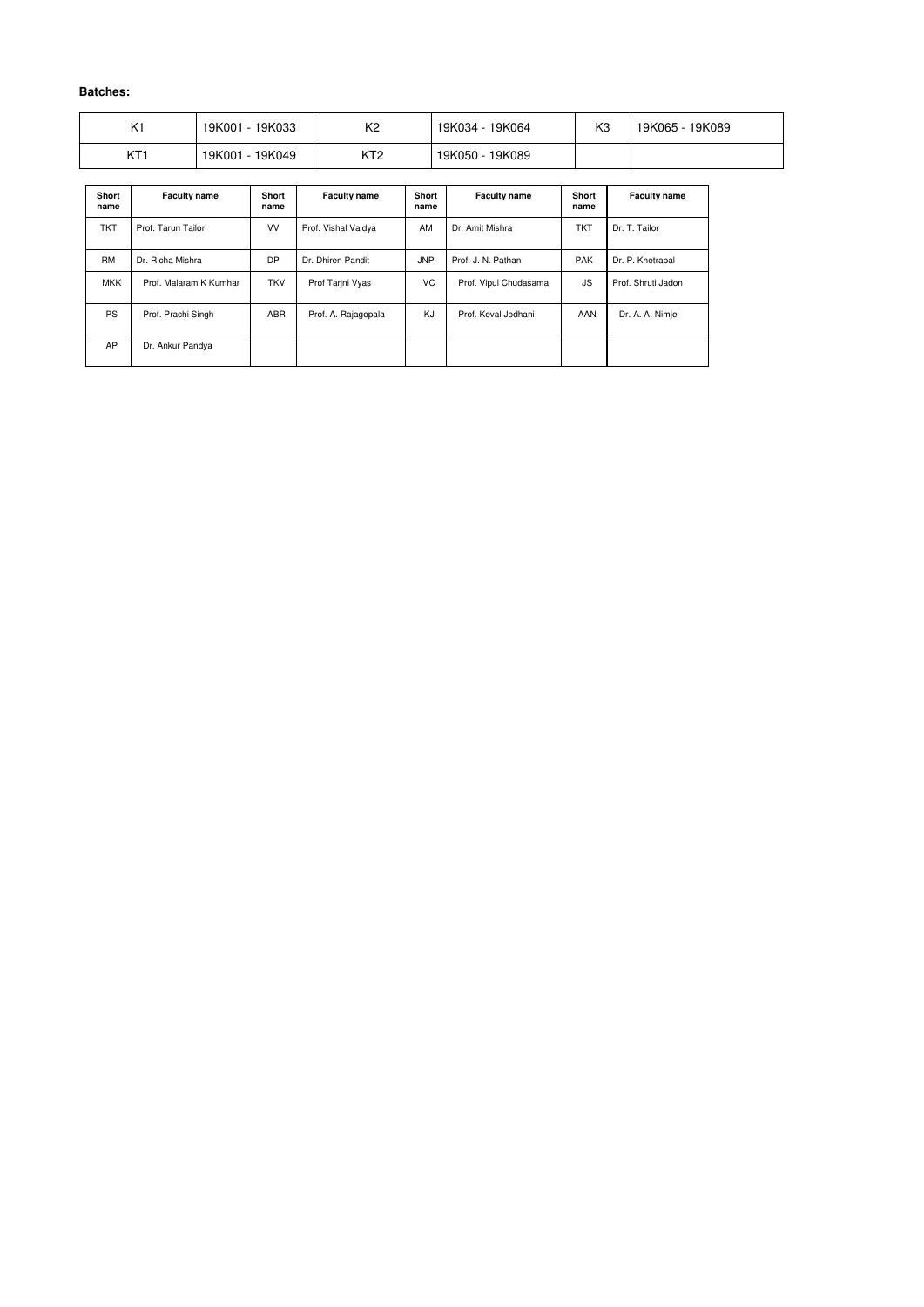

### **B.Tech. Semester – II (Class-wise Time Table)**

**(DIVISION – L) (w.e.f. 2/1/2020)** 

|            | <b>NAAC ACCREDITED 'A' GRADE</b>                             |                                                             |                                      |                                                          |                                                                 |                                                      |      |                                                                  |                                                           |
|------------|--------------------------------------------------------------|-------------------------------------------------------------|--------------------------------------|----------------------------------------------------------|-----------------------------------------------------------------|------------------------------------------------------|------|------------------------------------------------------------------|-----------------------------------------------------------|
|            | $9.00 - 9.50$                                                | $9.50 - 10.50$                                              | $11.15 -$<br>12.15                   | $12.15 -$<br>1.15                                        | $2.00 - 3.00$                                                   | $3.00 -$<br>4.00                                     |      | $4.15 - 5.15$                                                    | $5.15 - 6.05$                                             |
| <b>MON</b> |                                                              |                                                             |                                      | PHY A107 L3- TG<br>CP A104(2) L1-MKK<br>PHY A107 L2 - AP | <b>EEEE</b><br><b>JNP</b><br>N207                               | <b>CDE</b><br>AM<br>N207                             |      | ES N206 L1 - VS<br>CP N207 L2- JS<br>ES N 208 L3- CJ             | CP N206 L1- JS<br><b>ES N207 L2-VRS</b><br>CP N208 L3- DP |
| <b>TUE</b> |                                                              |                                                             | CP<br><b>MKK</b><br>N208             | <b>CDE</b><br>AM<br>N208                                 | <b>LIBRARY</b>                                                  | <b>JNP</b><br>N208                                   | EEEE |                                                                  |                                                           |
| <b>WED</b> |                                                              |                                                             | <b>CDE</b><br>AM<br>D <sub>209</sub> | <b>PHY</b><br><b>CC</b><br>D <sub>209</sub>              | DT/ N 102/ LT1 TU<br>DT/N 209 / LT2 ATH                         |                                                      |      | CP A104(1) L2- MKK<br>EEEE D101B L3-SLK<br><b>EW D106 L1 ABR</b> |                                                           |
| <b>THU</b> |                                                              |                                                             | <b>PHY</b><br><b>CC</b><br>N209      | <b>EEEE</b><br><b>JNP</b><br>N209                        | <b>PHY A107 L1- AP</b><br>EW D104A L3- SLK<br>EEEE D101B L2-ABR |                                                      |      | CP A104(1) L3- KRL<br>EEEE D101B L1-VVS<br>EW D106 L2-KB         |                                                           |
| FRI        |                                                              |                                                             | CP<br>MKK<br>N <sub>101</sub>        | ES<br>CJ<br>N <sub>101</sub>                             | <b>Cyber Security</b><br>VC.<br>N501L                           |                                                      |      |                                                                  |                                                           |
| <b>SAT</b> | PHY D214A L1- CC<br><b>CDE D214B L2-SG</b><br>PHY D103 L3-TG | PHY D214B L2-CC<br>CDE D214B L1-AM<br><b>CDE D103 L3-SM</b> | INTR.<br><b>TO</b><br><b>ENGG</b>    | <b>INTR. TO</b><br><b>ENGG</b>                           | PHY D214A L1- CC<br>CDE D214B L2-SG<br>PHY D103 L3-TG           | PHY D214A L2-CC<br>CDE D214B L1-AM<br>CDE D103 L3-SM |      |                                                                  |                                                           |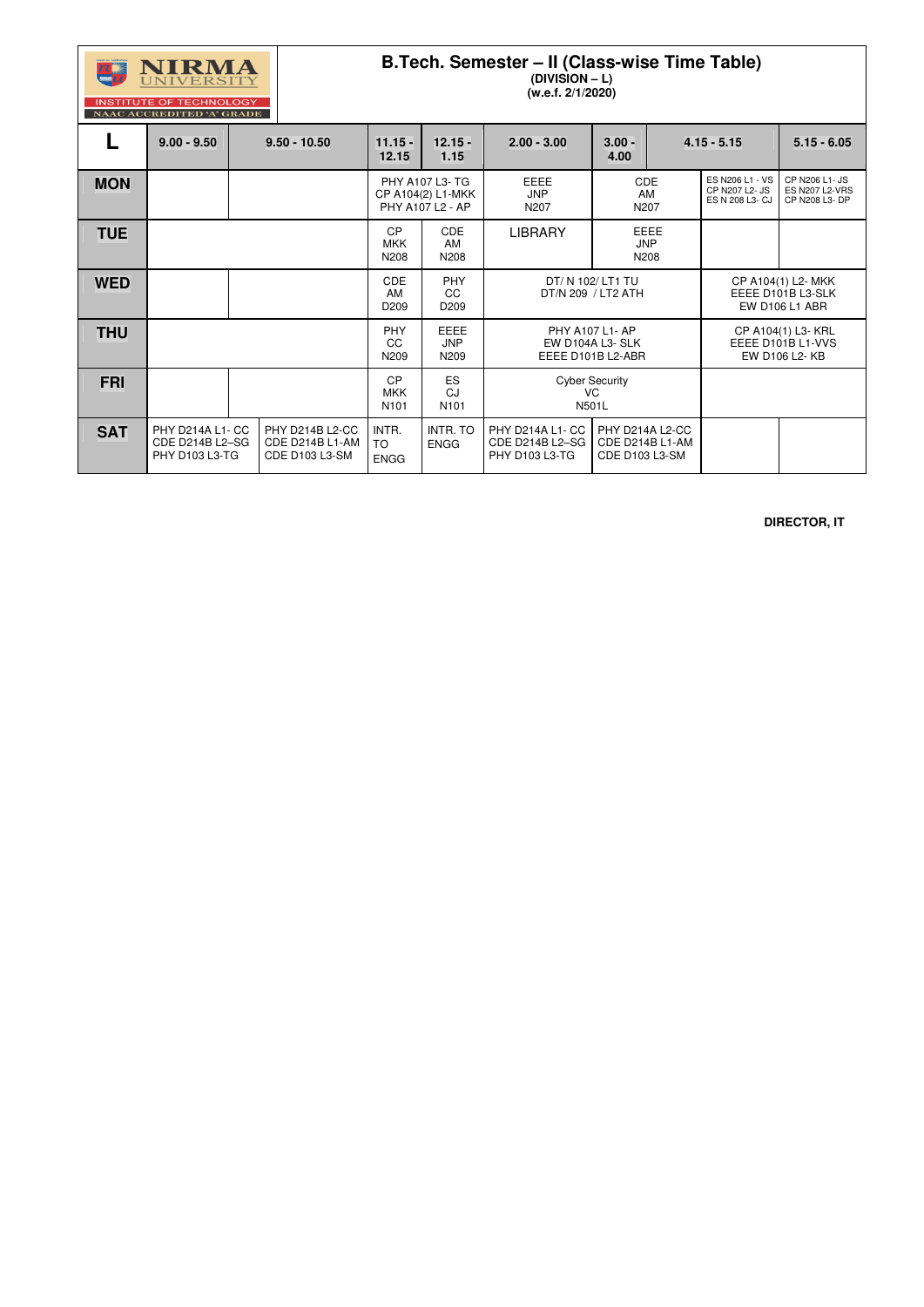| <u>.</u>     | 19L029           | r       | 19L056           | $\sim$ | 19L057    |
|--------------|------------------|---------|------------------|--------|-----------|
|              | 19L001           | ∸∸      | 19L030 -         | ∟ບ     | $-19L081$ |
| $T +$<br>_ . | 19L042<br>19L001 | ா<br>니ᄼ | 19L081<br>19L043 |        |           |

| Short name | <b>Faculty name</b>          | Short name | <b>Faculty name</b>    | Short name | <b>Faculty name</b>   |
|------------|------------------------------|------------|------------------------|------------|-----------------------|
| <b>JNP</b> | Prof Jafarullakhan Pathan    | AM         | Dr. Amit Mishra        | <b>SM</b>  | Dr. Sandeep Malhotra  |
| <b>ATH</b> | Prof. Ath Single             | SG         | Prof. Shubhanshi Gupta | <b>MKK</b> | Prof. Malaram K Kumha |
| <b>DP</b>  | Prof. Devyani Patil          | JS.        | Prof. Shruti Jadon     | TU         | Prof. Tejal Upadhyay  |
| VC         | Prof. Vipul Chudasama        | <b>KRL</b> | Prof Kruti Lavingia    | <b>ABR</b> | Prof. A. Rajagopala   |
| <b>JNP</b> | Prof. J. N. Pathan           | <b>SLK</b> | Prof. S. L. Kakad      | VS         | Prof. Vandit Shah     |
| <b>VVS</b> | Prof. K. V. V. Satyanarayana | KB         | Dr. K. Bhattacharjee   | CJ         | Prof. Charmy Joshi    |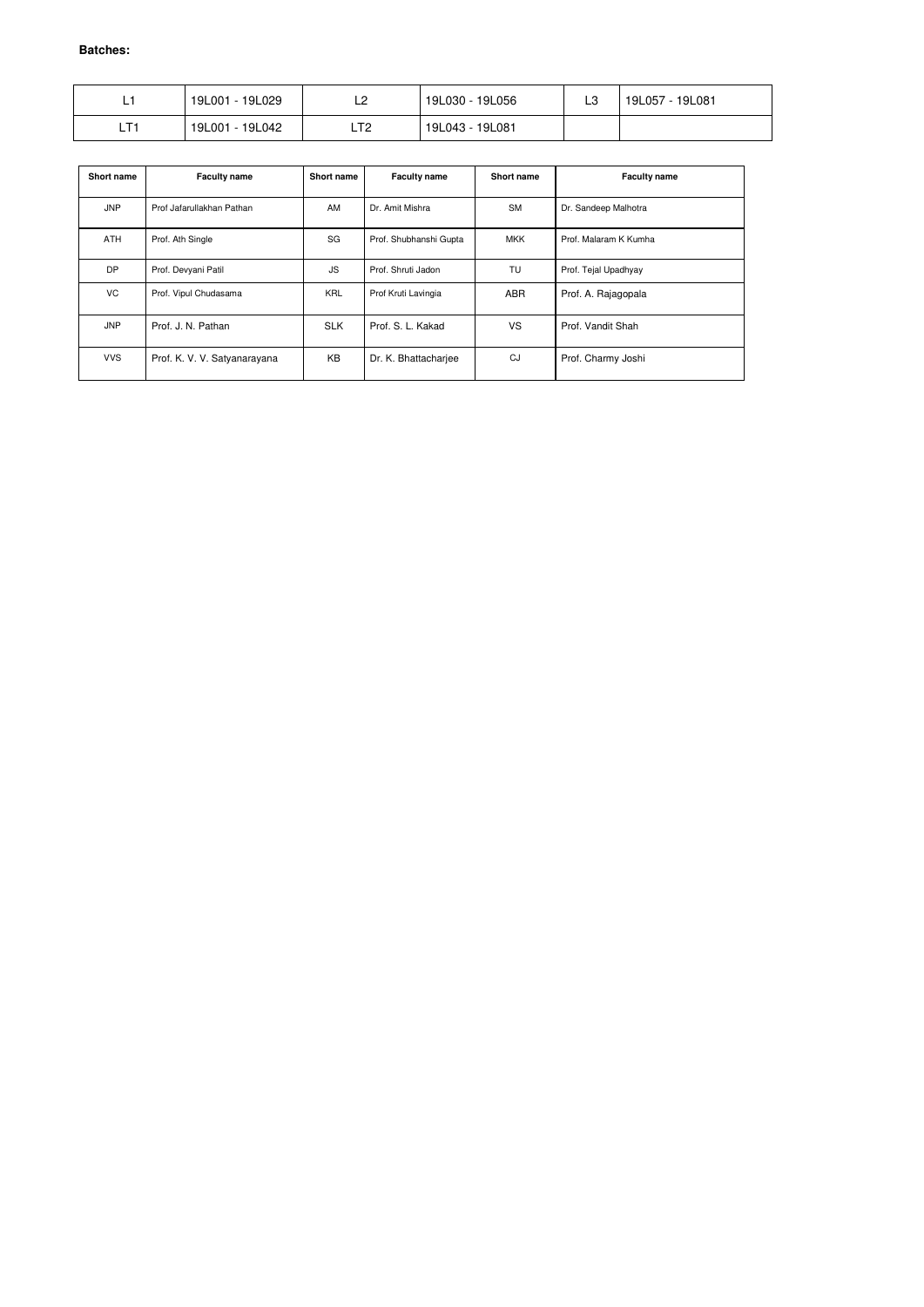# UNIVERSITY **INSTITUTE OF TECHNOLOGY**

NAAC ACCREDITED 'A' GRADE

## **B.Tech. Semester – II (Class-wise Time Table)**

**(DIVISION – M** 

**(w.e.f. 2/1/2020)** 

| M          | $9.00 - 9.50$ | $9.50 - 10.50$                            | $11.15 - 12.15$                                             | $12.15 -$<br>1.15                            | $2.00 - 3.00$                                         | $3.00 - 4.00$                                                    | $4.15 - 5.15$                                                 | $5.15 - 6.05$                                                           |
|------------|---------------|-------------------------------------------|-------------------------------------------------------------|----------------------------------------------|-------------------------------------------------------|------------------------------------------------------------------|---------------------------------------------------------------|-------------------------------------------------------------------------|
| <b>MON</b> |               |                                           | ES<br><b>UM</b><br>N106                                     | <b>CDE</b><br><b>MP</b><br>N <sub>106</sub>  | EEEE D102A M3- CRM                                    | PHY A107 M1 - CC<br>CP A104(2) M2- KRL                           | ES D214A M1-UM<br>CP D214B M2- PS<br>CP D103 M3-DP            | <b>CP D214B M1- PS</b><br><b>ES D214A M2-UM</b><br><b>ES D103 M3-KJ</b> |
| <b>TUE</b> |               |                                           | <b>CDE</b><br><b>MP</b><br>D <sub>209</sub>                 | <b>EEEE</b><br><b>KB</b><br>D <sub>209</sub> | PHY A107 M2 - TG<br>EW D106 M1- ABR<br>PHY A107 M3-CC |                                                                  |                                                               |                                                                         |
| <b>WED</b> |               |                                           | CP A104(1) M1- KRL<br>EEEE D101A M2-DAS<br>EW D105 M3 - PAK |                                              | <b>CDE</b><br><b>MP</b><br>N <sub>104</sub>           | <b>EEEE</b><br><b>KB</b><br>N <sub>104</sub>                     |                                                               |                                                                         |
| <b>THU</b> |               |                                           | <b>EEEE</b><br><b>KB</b><br>N207                            | CP<br><b>KRL</b><br>N207                     | <b>Cyber Security</b><br>VC.<br>N501L                 |                                                                  | PHY<br>AP<br>N206                                             | <b>LIBRARY</b>                                                          |
| <b>FRI</b> |               |                                           | CP<br><b>KRL</b><br>N102                                    | <b>PHY</b><br>AP<br>N <sub>102</sub>         |                                                       | CP A104(1) M3- PS<br>EEEE D101B M1-CDP<br><b>EW D106 M2- TKT</b> | PHY 214A M1- AP<br><b>CDE D214B M2- AP</b><br>PHY D103 M3 -CC | CDE D214A M1 - VY<br>PHY D214B M2- AP<br><b>CDE D103 M3-AP</b>          |
| <b>SAT</b> |               | DT/ N 207/ MT1- RM<br>DT/ N 106/ MT2 - KC | <b>INTR. TO</b><br><b>ENGG</b>                              | <b>INTR. TO</b><br><b>ENGG</b>               |                                                       | DT/ N 207/ MT1- RM<br>DT/N 106/ MT2-KC                           |                                                               |                                                                         |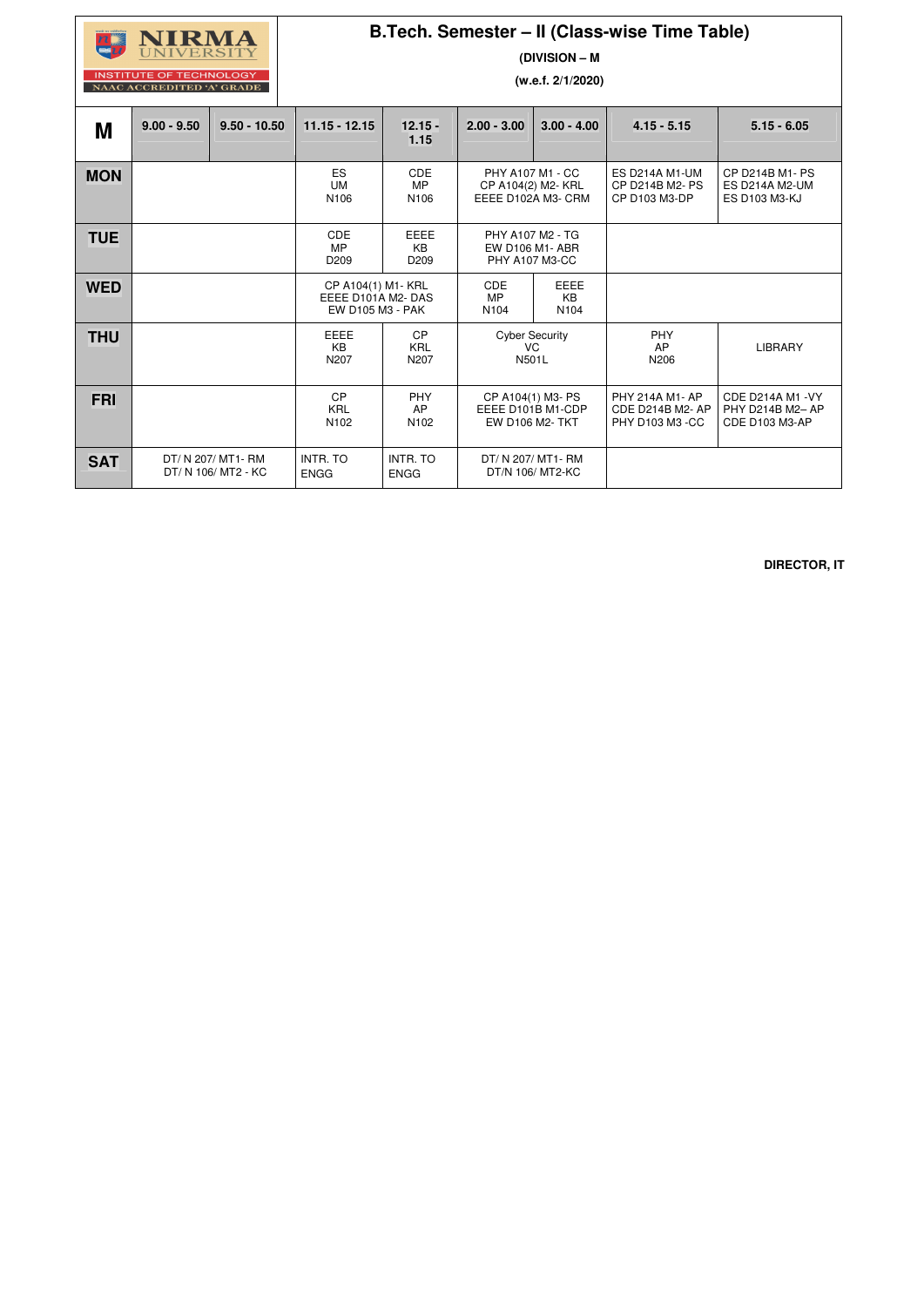| M1  | 19M001<br>19M027 | M <sub>2</sub> | 19M058<br>19M028 - | M <sub>3</sub> | 19M084<br>19M060 - . |
|-----|------------------|----------------|--------------------|----------------|----------------------|
| MT1 | 19M001<br>19M042 | MT2            | 19M084<br>19M043 - |                |                      |

| <b>Short name</b> | <b>Faculty name</b>   | Short name | <b>Faculty name</b>   | <b>Short name</b> | <b>Faculty name</b>  |
|-------------------|-----------------------|------------|-----------------------|-------------------|----------------------|
| <b>RM</b>         | Dr. Richa Mishra      | <b>MP</b>  | Dr. Motilal Panigrahi | <b>VY</b>         | Dr. Vijay Yadav      |
| <b>KRL</b>        | Prof Kruti Lavingia   | AP         | Dr. Amisha Patel      | КC                | Prof. K.C.Hingenkar  |
| <b>VC</b>         | Prof. Vipul Chudasama | <b>PS</b>  | Prof. Prachi Singh    | DP                | Prof. Devyani Patil  |
| <b>ABR</b>        | Prof. A. Rajagopala   | <b>CRM</b> | Prof. C. R. Mehta     | <b>KB</b>         | Dr. K. Bhattacharjee |
| <b>CDP</b>        | Prof. C. D. Patel     | <b>DAS</b> | Dr. Darshit Shah      | <b>PAK</b>        | Dr. P. Khetrapal     |
| KJ                | Prof. Keval Jodhani   | <b>TKT</b> | Dr. T. Tailor         | <b>UM</b>         | Prof.Umangi Mehta    |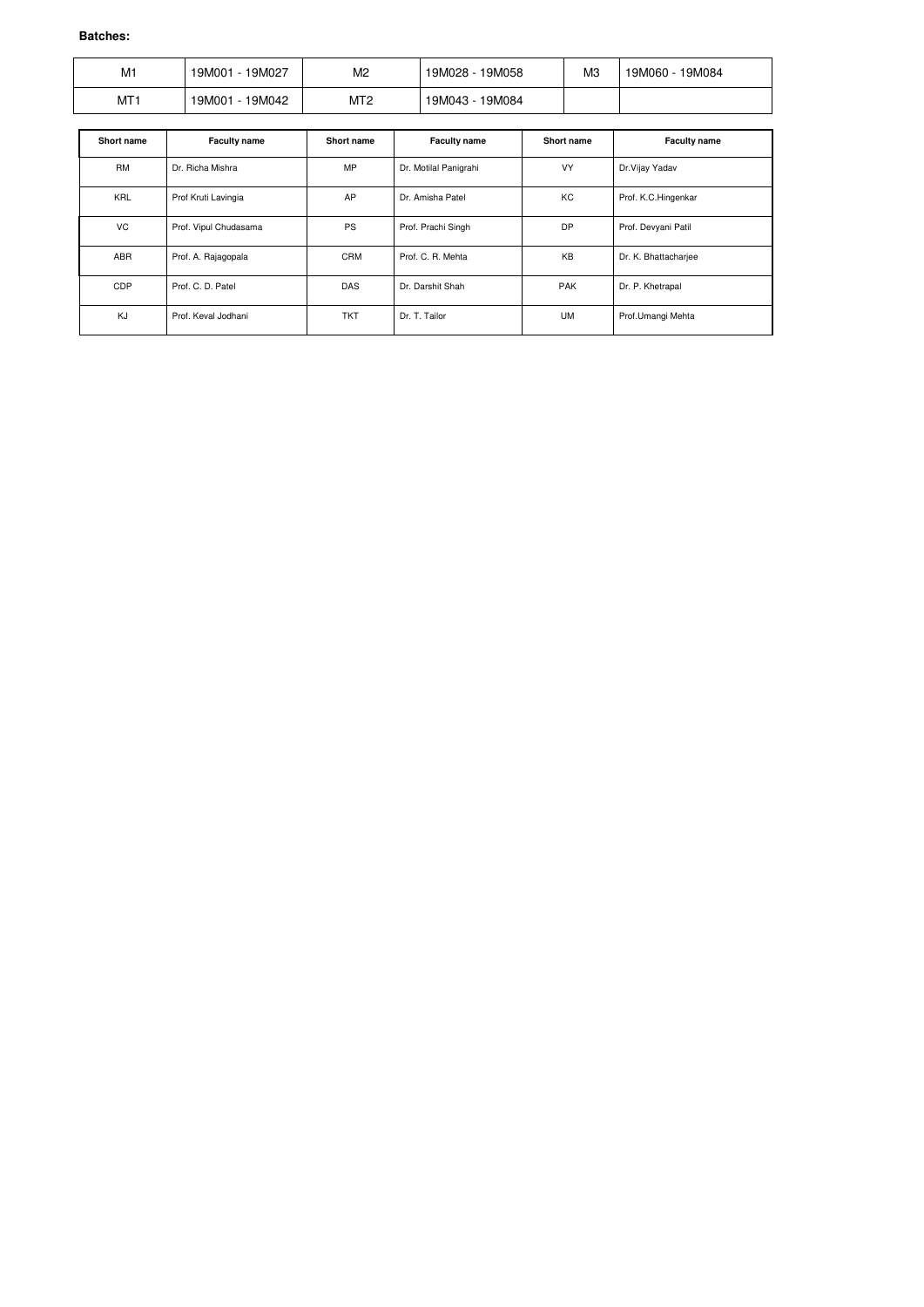|            |                                  | NIRMA<br><b>UNIVERSITY</b><br><b>INSTITUTE OF TECHNOLOGY</b><br>NAAC ACCREDITED 'A' GRADE | B.Tech. Semester - II (Class-wise Time Table)<br>$(DIVISION - N)$<br>(w.e.f. 2/1/2020) |                                            |                                                                    |                                                             |                                                           |                                                                   |
|------------|----------------------------------|-------------------------------------------------------------------------------------------|----------------------------------------------------------------------------------------|--------------------------------------------|--------------------------------------------------------------------|-------------------------------------------------------------|-----------------------------------------------------------|-------------------------------------------------------------------|
| N          | $9.00 -$<br>9.50                 | $9.50 - 10.50$                                                                            | $11.15 -$<br>12.15                                                                     | $12.15 - 1.15$                             | $2.00 - 3.00$                                                      | $3.00 - 4.00$                                               | $4.15 - 5.15$                                             | $5.15 - 6.05$                                                     |
| <b>MON</b> |                                  |                                                                                           |                                                                                        | EEEE D102A N3-SSK<br><b>EW D106 N1-SHS</b> | <b>CDE</b><br><b>PHY</b><br><b>AP</b><br><b>TG</b><br>N208<br>N208 |                                                             |                                                           | <b>Cyber Security</b><br><b>VC</b><br>N 501L                      |
| <b>TUE</b> |                                  |                                                                                           | <b>EEEE</b><br><b>ABR</b><br>N207                                                      | <b>CP</b><br><b>JS</b><br>N207             | CP A104(1) N1- JS<br>EEEE D101B N2-SHS<br><b>EW D105 N3- DAS</b>   |                                                             | <b>ES D214A N1- VK</b><br>CP D214B N2-JS<br>ES D103 N3-RK | <b>CP D214A N1- JS</b><br><b>ES D214B N2-VK</b><br>CP D103 N3-TKV |
| <b>WED</b> |                                  |                                                                                           | <b>LIBRARY</b>                                                                         | <b>CDE</b><br>AP<br>N <sub>103</sub>       | <b>CP</b><br><b>JS</b><br>N <sub>101</sub>                         | <b>EEEE</b><br><b>ABR</b><br>N <sub>101</sub>               |                                                           | PHY A107 N1- VF<br>PHY A107 N2-TG                                 |
| <b>THU</b> |                                  |                                                                                           | PHY<br><b>TG</b><br>D <sub>209</sub>                                                   | ES<br><b>VK</b><br>D209                    | CP A104(1) N3- JS<br>EEEE D101A N1-SHS<br><b>EW D106 N2-JNP</b>    |                                                             | <b>EEEE</b><br><b>ABR</b><br>N <sub>105</sub>             | PHY N105 N1- CC<br>PHY N103 N2-TG<br>PHY N104 N3- VF              |
| <b>FRI</b> |                                  |                                                                                           |                                                                                        | <b>PHY A107 N3-VF</b><br>CP A104(2) N2- JS | DT/ N 101/ NT1-<br>DT/ N 102/ NT2- KC                              |                                                             |                                                           |                                                                   |
| <b>SAT</b> | <b>CDE</b><br><b>AP</b><br>D 209 | <b>CDE D209 N1-AP</b><br>CDE D214A N2-MP<br>CDE D214B N3-VY                               | <b>INTR. TO</b><br><b>ENGG</b>                                                         | <b>INTR. TO</b><br><b>ENGG</b>             | <b>CDE</b><br><b>AP</b><br>D 209                                   | <b>CDE D209 N1-AP</b><br>CDE D214A N2-MP<br>CDE D214B N3-VY |                                                           |                                                                   |